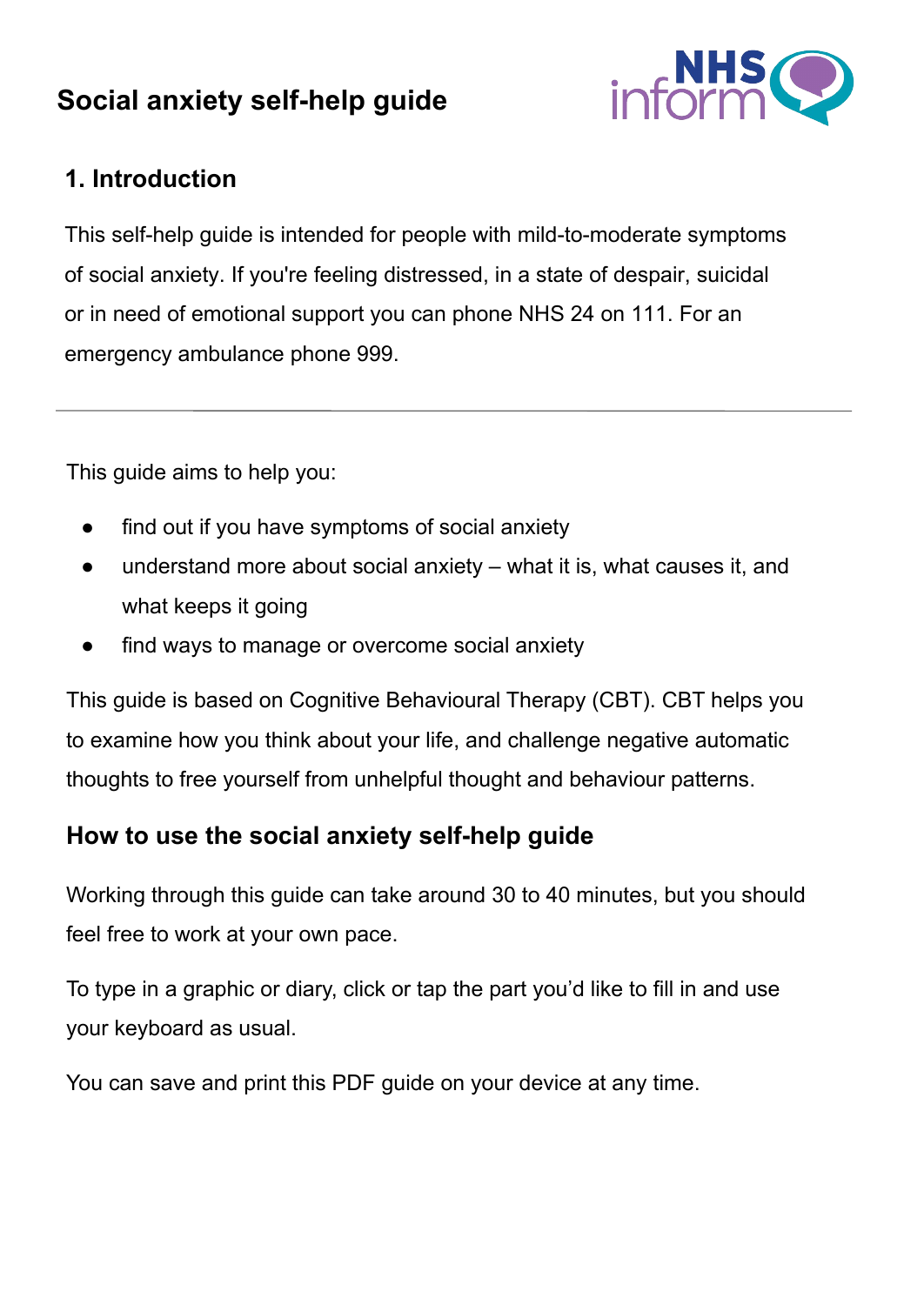# **2. Problems with social anxiety**

- Do you find being in social situations makes you feel anxious?
- Do you worry that you don't have good social skills?
- Do you worry about being judged in social situations?
- Do you try and avoid social situations, or stay quiet when you're around people?
- Do you worry about other people noticing how anxious you are?

If you answered 'yes' to any of these questions, you might have problems with social anxiety.

## **What happens when you're socially anxious**

### **Thoughts you might have**

- I have nothing interesting to say, I'm boring and don't belong here
- Everyone's staring at me
- People can see how anxious I am they're laughing and talking about me
- I'm making a fool of myself
- Everyone else is very confident

### **Emotions you might have**

- Anxiety
- Vulnerable under the spotlight
- Self-conscious
- **Embarrassed**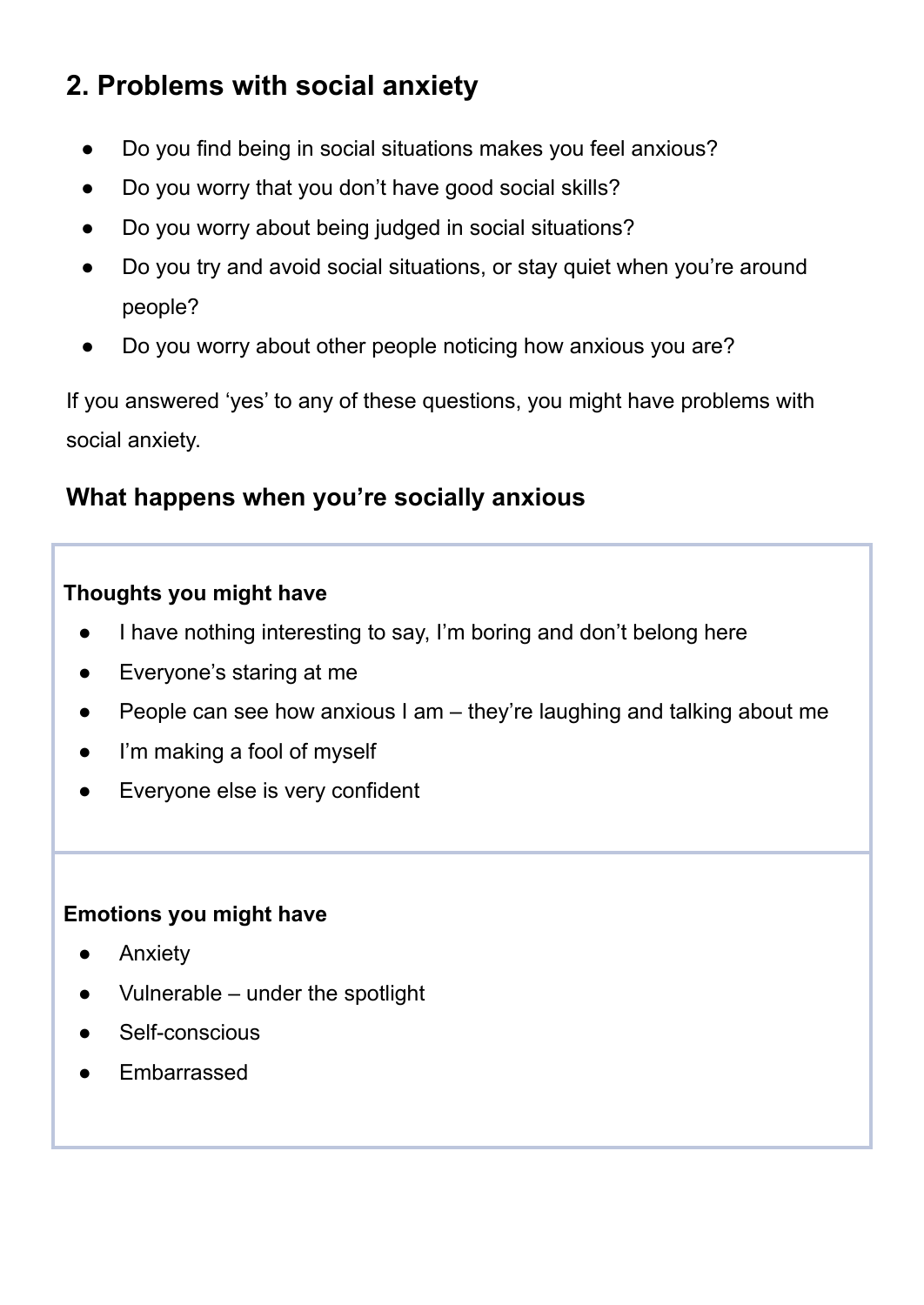### **How your body might feel**

- **Blushing**
- **Sweaty**
- Shaking particularly in your hands or legs, but it could be anywhere
- Struggling to speak clearly stumbling over words, stammering, voice changing
- Stomach churning
- **Dizziness**
- Fast heartbeat
- Shortness of breath feeling like it's hard to breathe

### **Things you might do**

- Avoid social situations whenever possible
- Try to blend into the background and not say much
- Try to leave social situations as quickly as possible
- Always have someone with you in social situations
- Use alcohol or illegal drugs to feel more confident in social situations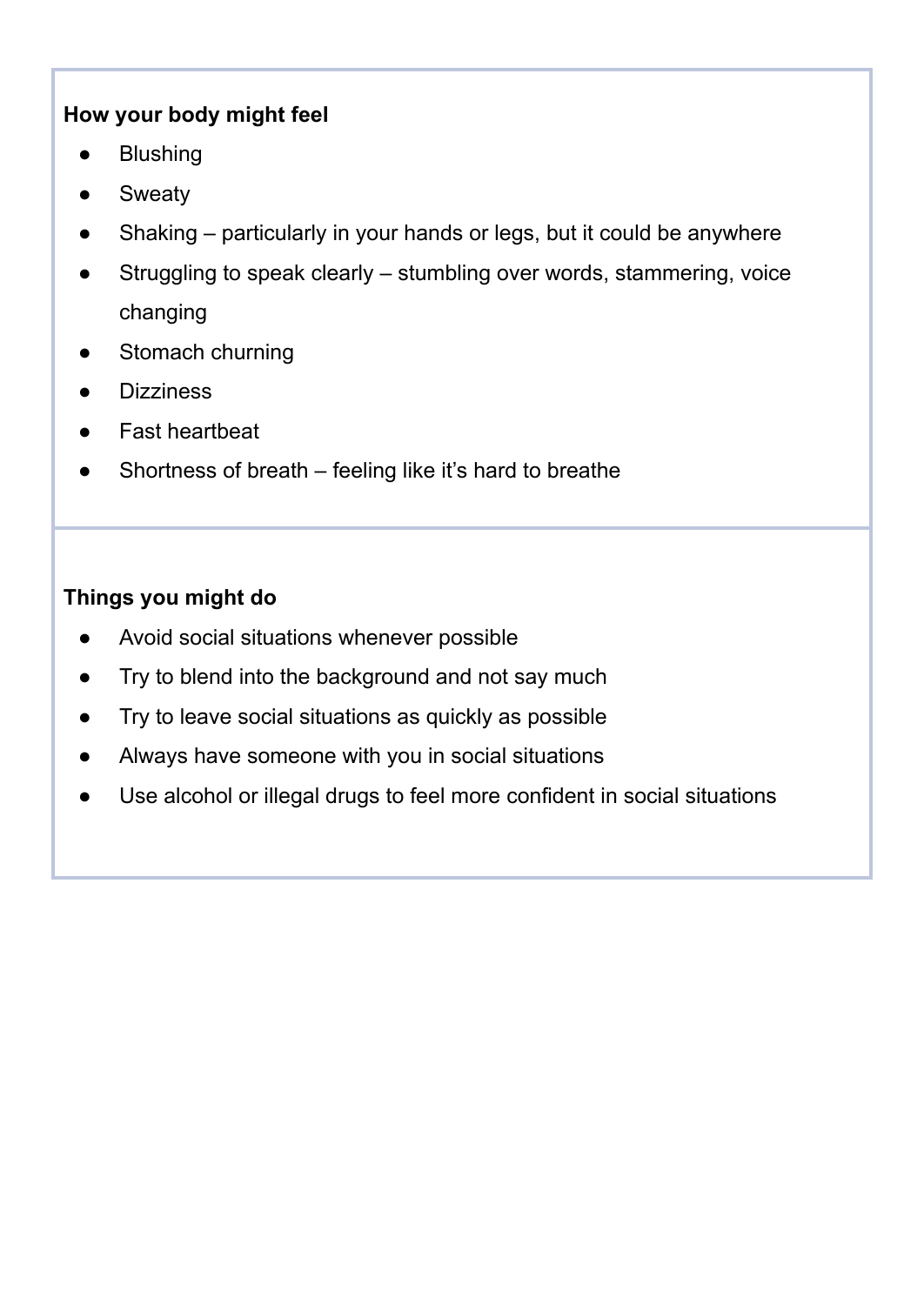# **3. What is social anxiety?**

Most people feel shy or anxious in certain social situations – for example, when meeting someone new or performing in front of other people. However, for some people this can be more severe – it can start to interfere with their lives.

Social anxiety might stop you doing things you'd like to do, like attending events (weddings, or work nights out, for example). It could also stop you eating out or pursuing hobbies that may involve other people.

Social anxiety might also affect important things you need to do, like getting to work or college or attending appointments where you have to talk to other people. You might also dread going to unfamiliar places and being around people you don't know very well.

## **People who are socially anxious often have certain thoughts:**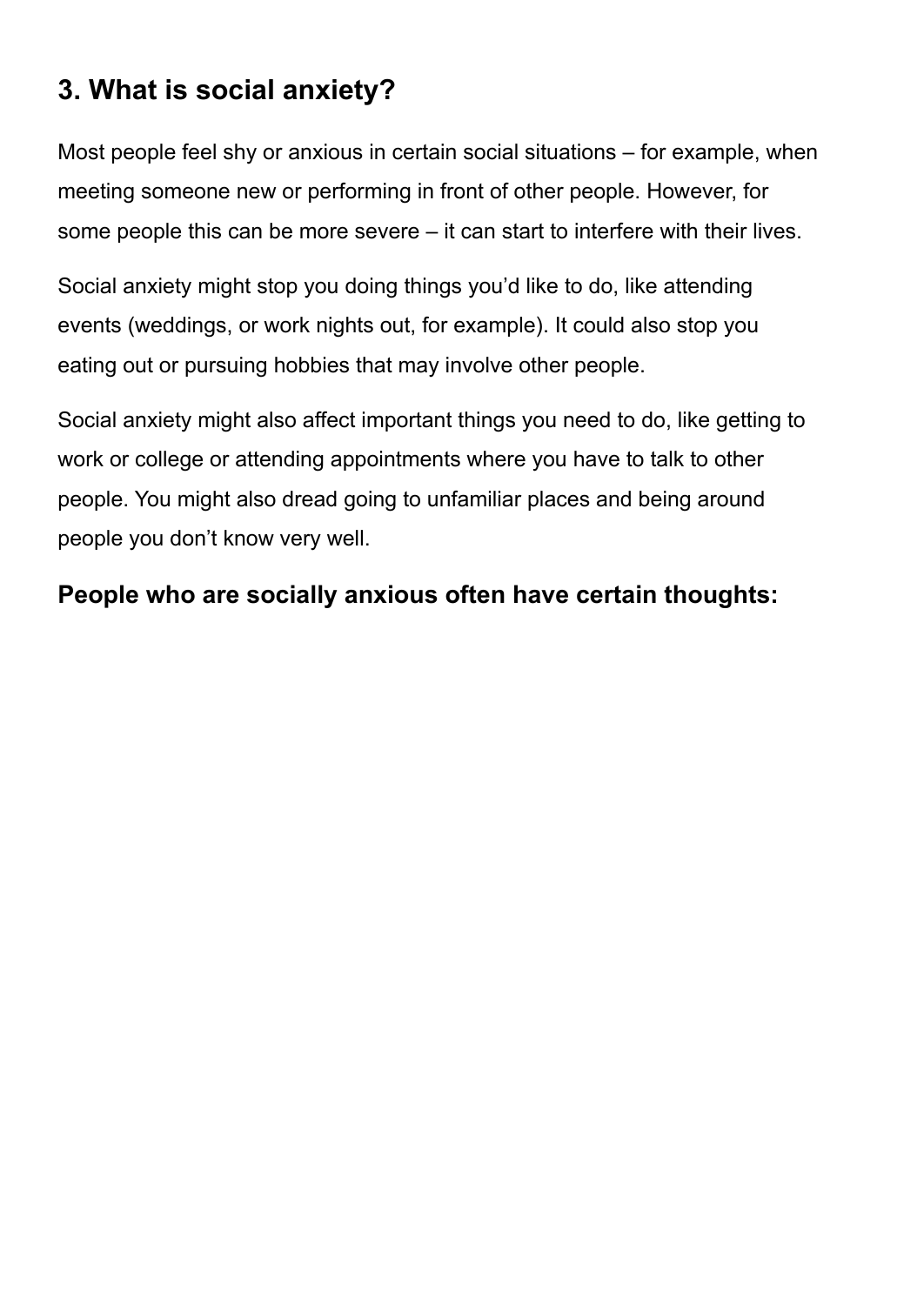### **Before social situations:**

- I'll make a fool of myself
- I'll have nothing to say
- I'll go bright red
- I won't be able to talk properly

### **During social situations:**

- Everyone's staring and judging me
- I'm shaking
- I'm making a mess of this

### **After social situations:**

- Everyone thought I was an idiot
- I wish I hadn't gone out
- I sounded like an idiot

### **About themselves:**

- I'm weird
- No one likes me
- I'm not very interesting

We'll look at ways of dealing with these thoughts further along in the guide.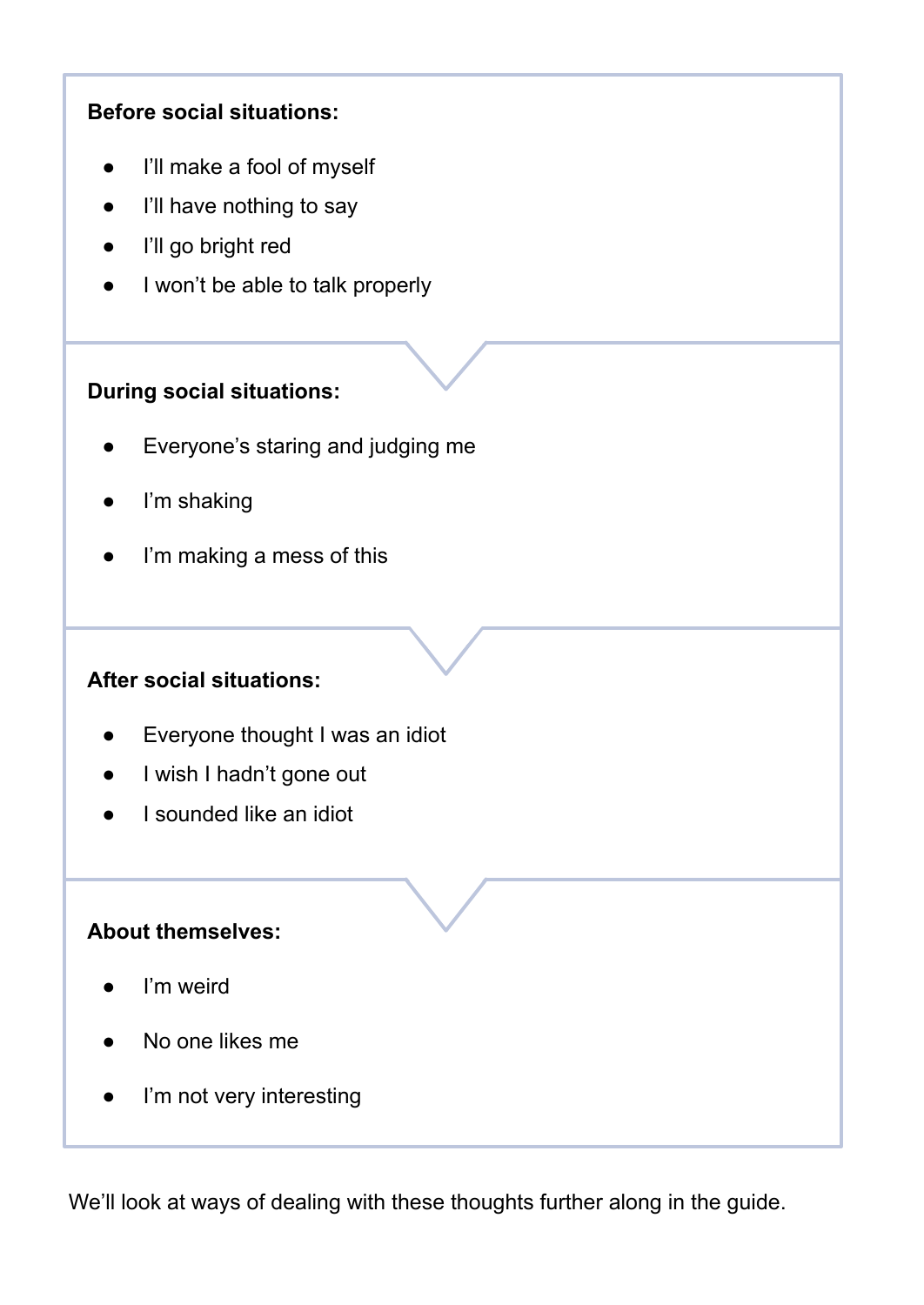# **4. What causes social anxiety?**

People might become socially anxious for lots of different reasons.

## **Social reasons**

The way you've been treated by other people in the past – for example, if you've been bullied, or if you've ever been embarrassed in a social situation. This can make you worry that the same thing will happen again.

## **Psychological reasons**

People with social anxiety often think in certain ways – for example, they tend to think they don't have good social skills, and that they're boring. You might also think that everyone's paying close attention to you and can see how anxious you're feeling, and that they're thinking negatively about you for feeling like this. These patterns of thinking can keep social anxiety going.

## **Biological reasons**

People have evolved to be social, as it can often be helpful for survival to have other people to turn to when you need them. It's in our genes to want other people to approve of us. If you have social anxiety, you might be more sensitive to the idea of this approval not happening, and more afraid of being rejected by other people.

Also, if someone in your family is socially anxious this can make you more likely to be socially anxious yourself, as you could have similar natures and personalities. It's possible you've inherited some socially anxious tendencies from both your immediate family and some very distant ancestors.

It's most likely that your socially anxious feelings come from a combination of all of these factors.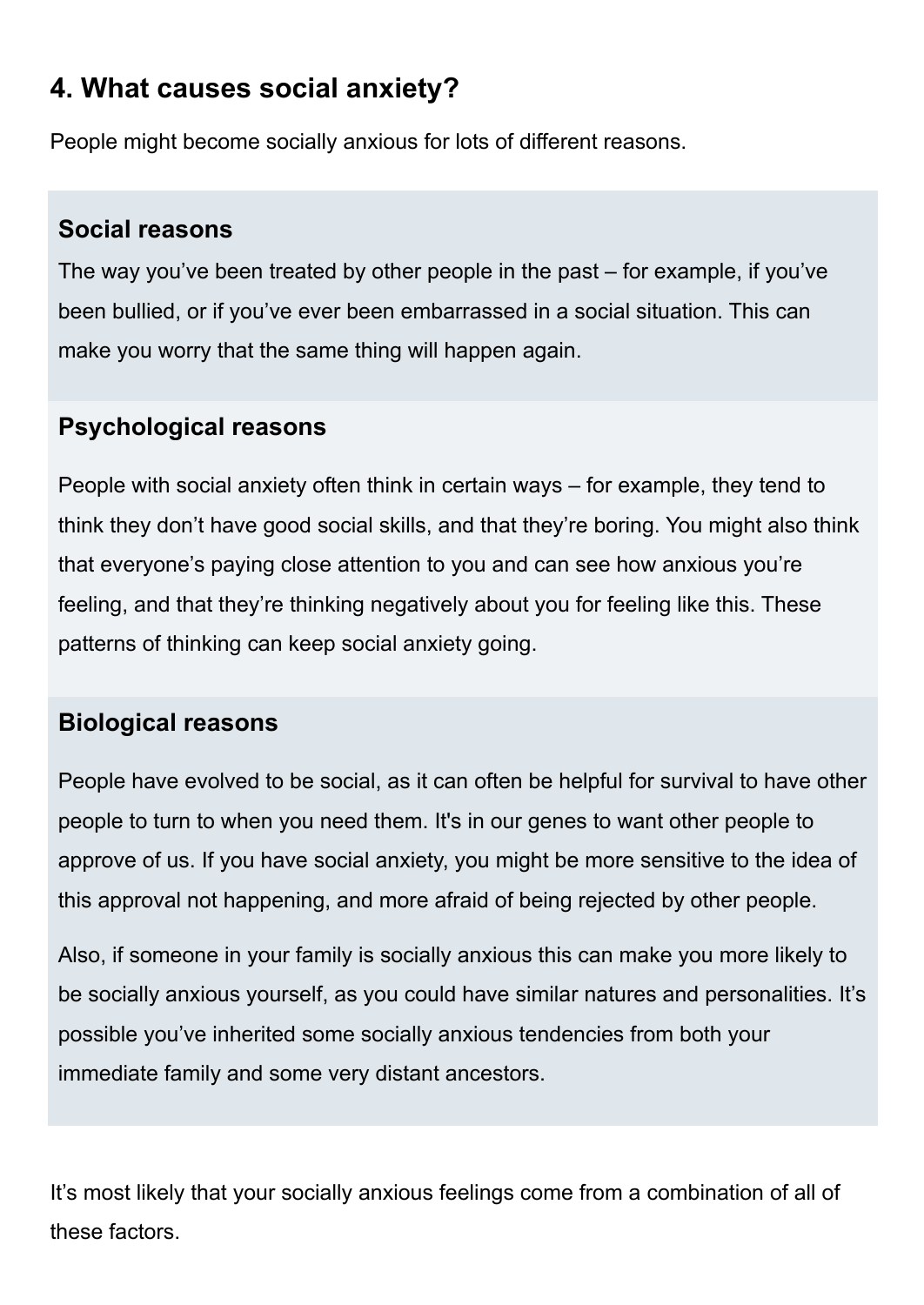# **5. What keeps social anxiety going?**

## **Thoughts and behaviours**

As mentioned earlier in the guide, the way you think before, during, and after social situations can contribute to feelings of social anxiety. These thoughts can cause you to behave or respond in a certain way in social situations, which then makes the thought feel more real and powerful – this can maintain social anxiety. Later on in the guide you will learn some ways of dealing with these thoughts. Here are some examples of things people with social anxiety often do, and how those ways of thinking and behaving can affect them:

## **Avoidance**

You now know that social anxiety can make you avoid social situations, or try to escape them as soon as possible. This is understandable, but avoidance can keep social anxiety going. Avoiding social situations stops you from having positive social experiences that would help you feel more confident and help change some of your thoughts. Avoidance also means you have less practice at using your social skills, so it can reduce your confidence in your abilities.

Also, the longer you spend avoiding social situations, the more frightening the idea of being in one becomes.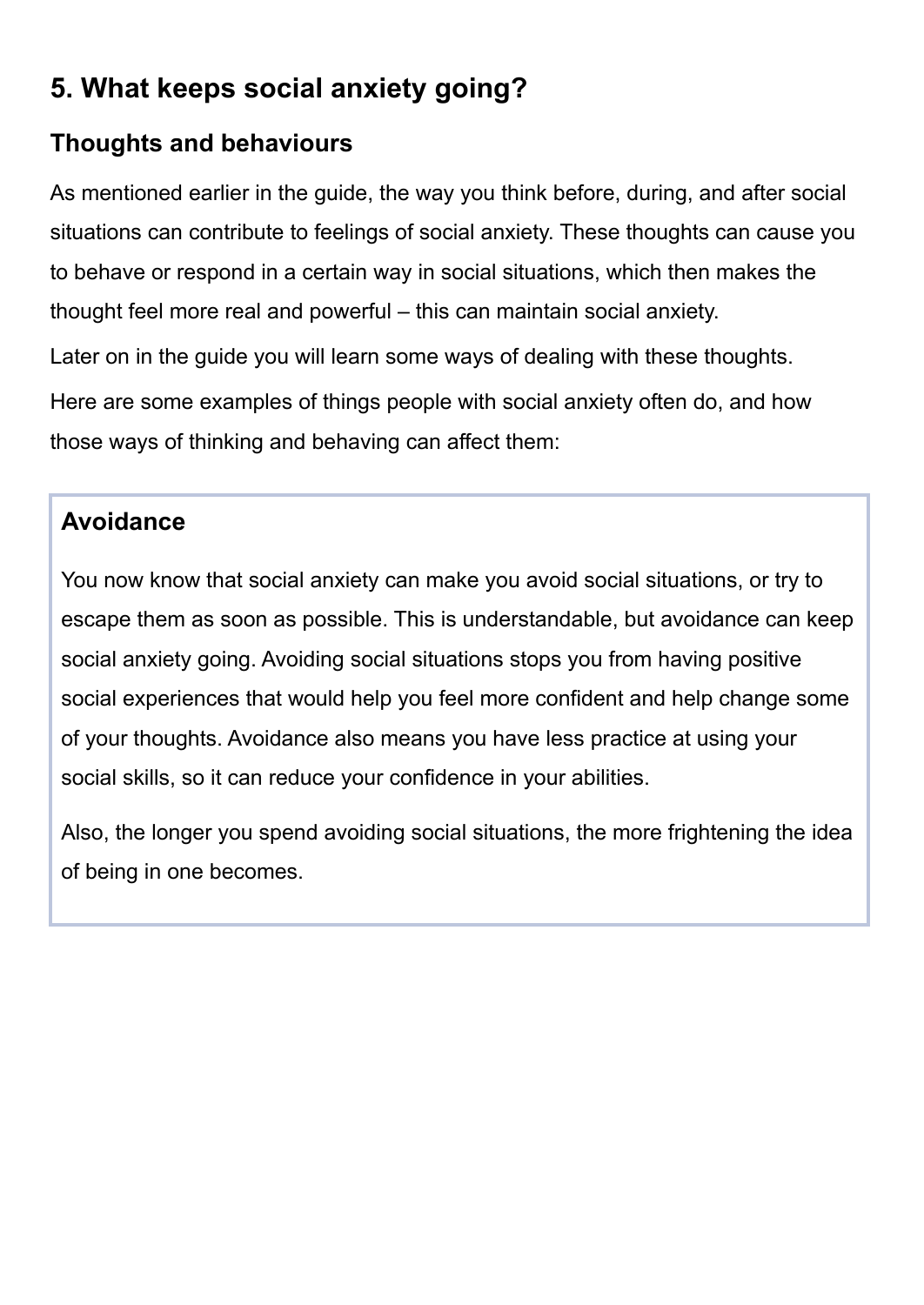## **Safety behaviours**

When you're unable to avoid social situations, you might try to manage them by using what are called 'safety behaviours.' These are behaviours that can make you feel less anxious at the time, but actually make things worse in the long term.

Safety behaviours can make you think a situation only went well because you used them – this makes you think you need to keep using them. You never get the chance to prove to yourself that you can cope without these behaviours, so they can keep social anxiety going. (Also, it's unlikely that you'll always be able to use safety behaviours.)

Here are some examples of safety behaviours:

- keeping quiet during conversations
- avoiding eye contact
- always having someone you know with you
- using alcohol or illegal drugs to increase your confidence

Safety behaviours can become what are known as 'self-fulfilling prophecies' – this is what happens when you think you know what's going to happen, and your actions end up causing the event or situation to happen. You might stay quiet at an event as a safety behaviour, but being quiet could mean that other people don't talk to you as much. This can then cause you to think that no one wants to talk to you, or that you're boring.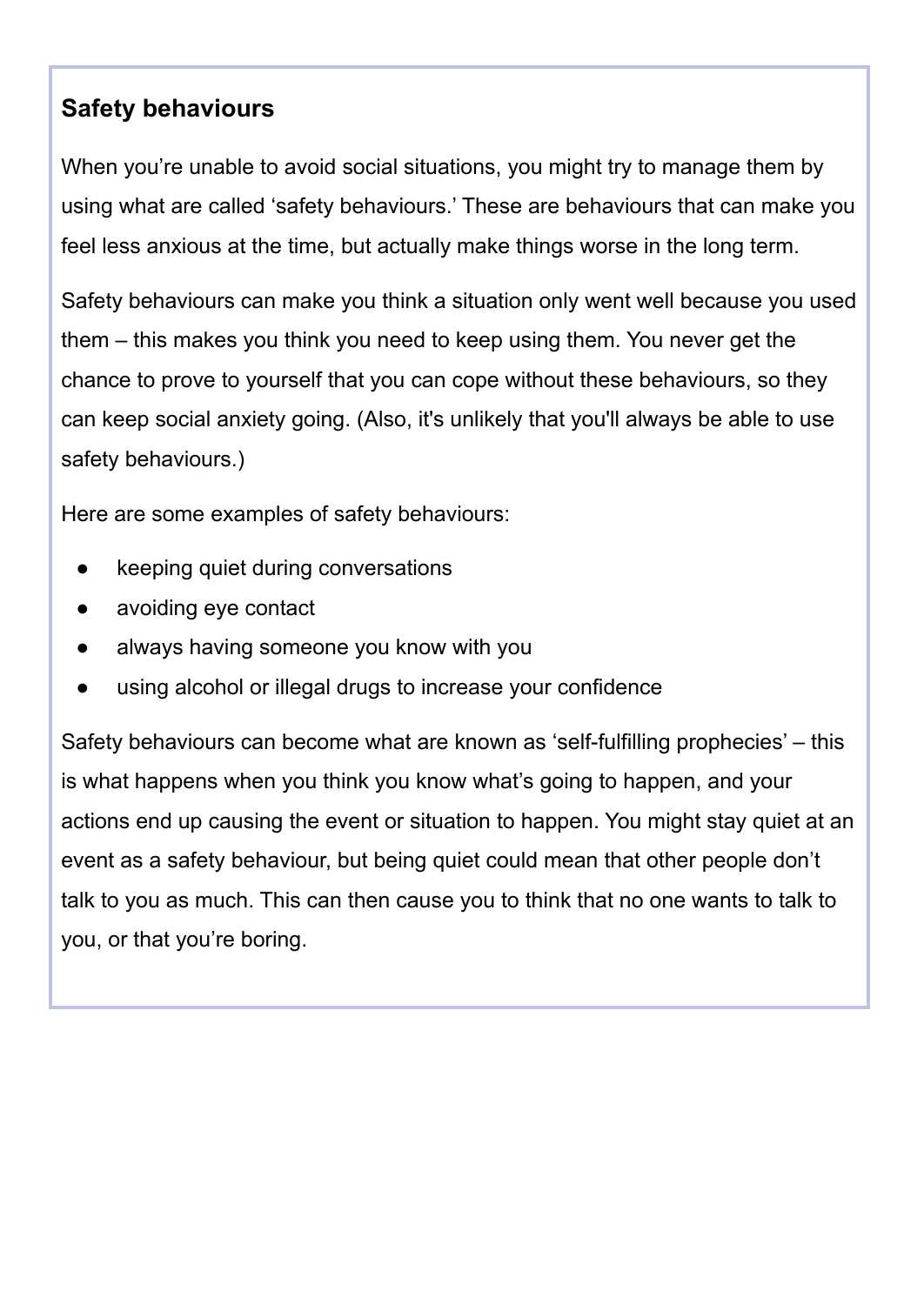## **Increased self-focus**

People who have social anxiety can often find themselves concentrating hard on how their bodies feel and look during social situations. Unfortunately, this can keep social anxiety going. You could be spending a lot of time worrying that you're blushing, sweating, or stammering, for example.

The truth is people tend to overestimate how much others pay attention to them, and this happens even more if you're socially anxious. Focusing so closely on these worries can make it hard to concentrate or join in when you're in a social situation – this then strengthens any belief you have that you're not performing well.

Also, focusing on your body in this way makes you more likely to notice even small signs of these symptoms – and then your mind is likely to exaggerate how bad and noticeable they are. This can make you feel more anxious, and make the symptoms feel even worse.

# **6. How social anxiety keeps going – Activity 1**

Use the boxes below to write about a situation where you experienced social anxiety. Filling this in helps you see how your feelings, thoughts, behaviour and how your body feels are all linked, and can all affect each other.

The text you enter will be saved as long as you're using the guide, but it won't be sent anywhere.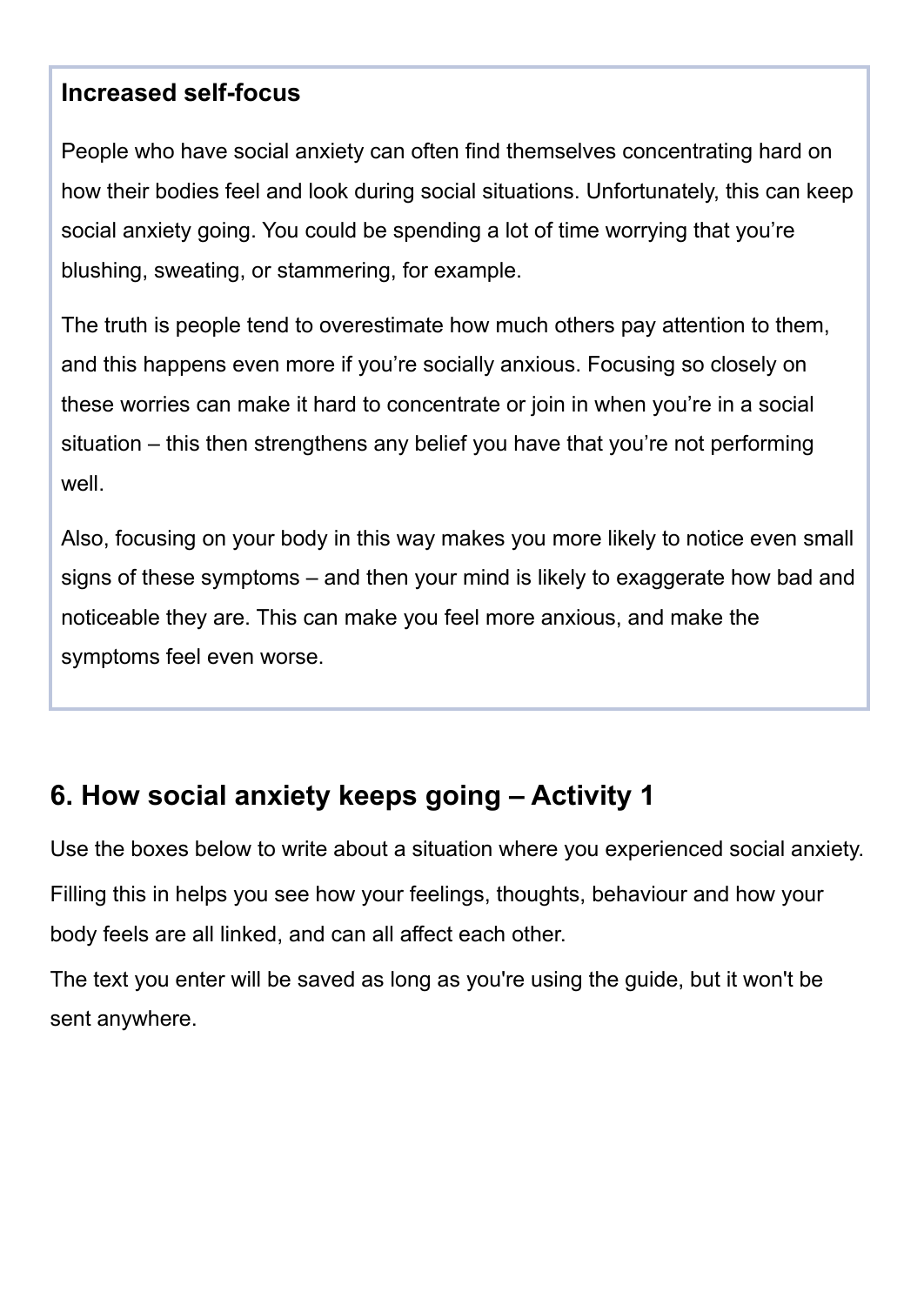**Describe the situation. You could write where you were, who you were with, and what was happening.** 

**For example, "I was at a party with a group** 





**"avoided making eye contact with anyone and just looked at my phone."**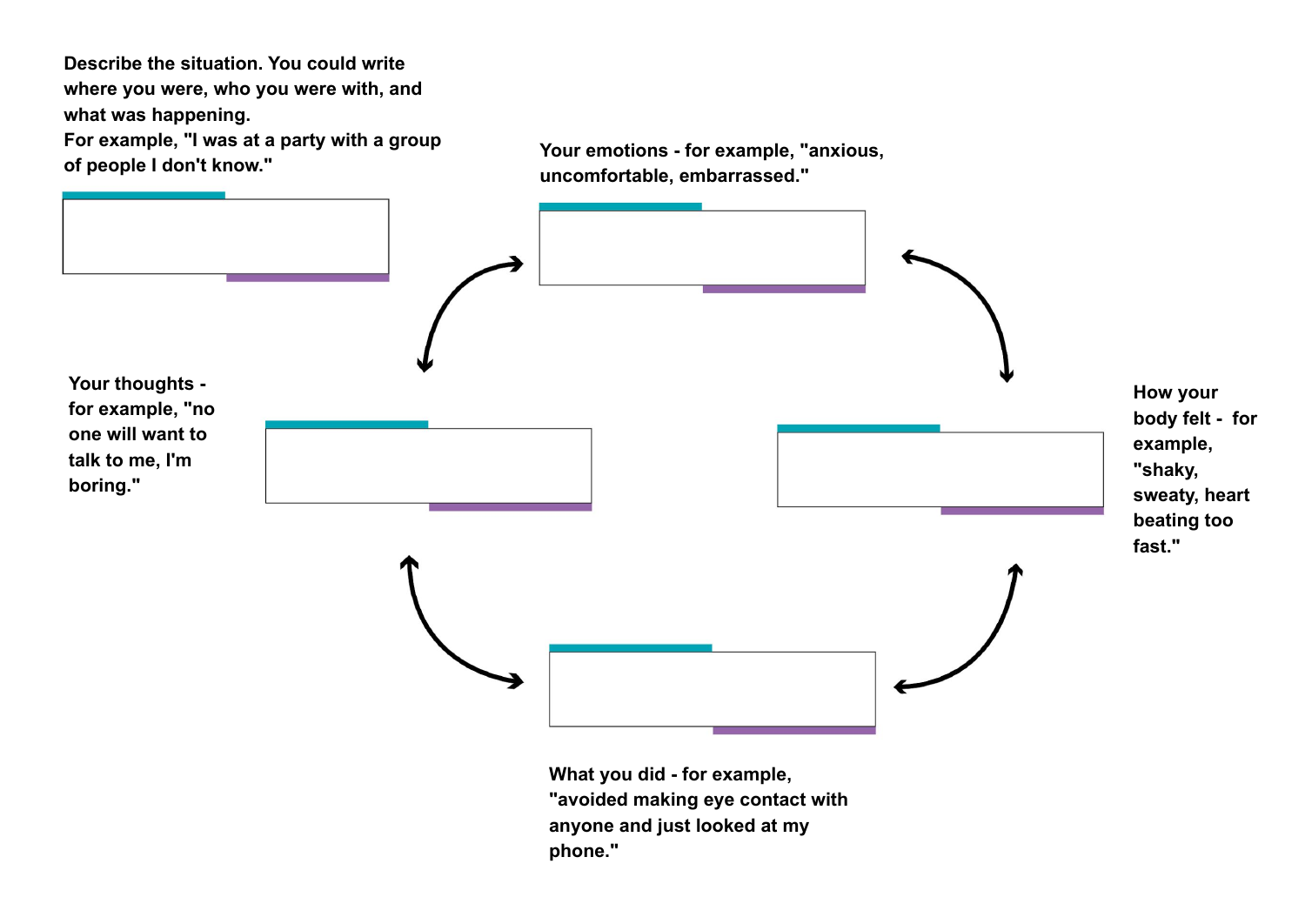# **7. Managing social anxiety**

In order to manage social anxiety, the first step is working on the patterns of unhelpful thinking that have formed in your mind. Once you are able to recognise and challenge these unhelpful thoughts, you'll be able to work on reducing the behaviours that keep social anxiety going.

## **Patterns of unhelpful thinking**

Here are some common patterns of unhelpful thinking:

## **Mind reading:**

People often assume they know what others are thinking, and the assumptions are usually negative.

For example:

"They can see how anxious I am, they think I'm weird."

## **Labelling:**

People who feel socially anxious often label themselves in negative ways.

For example:

"I couldn't speak at the meeting  $-$  I'm stupid."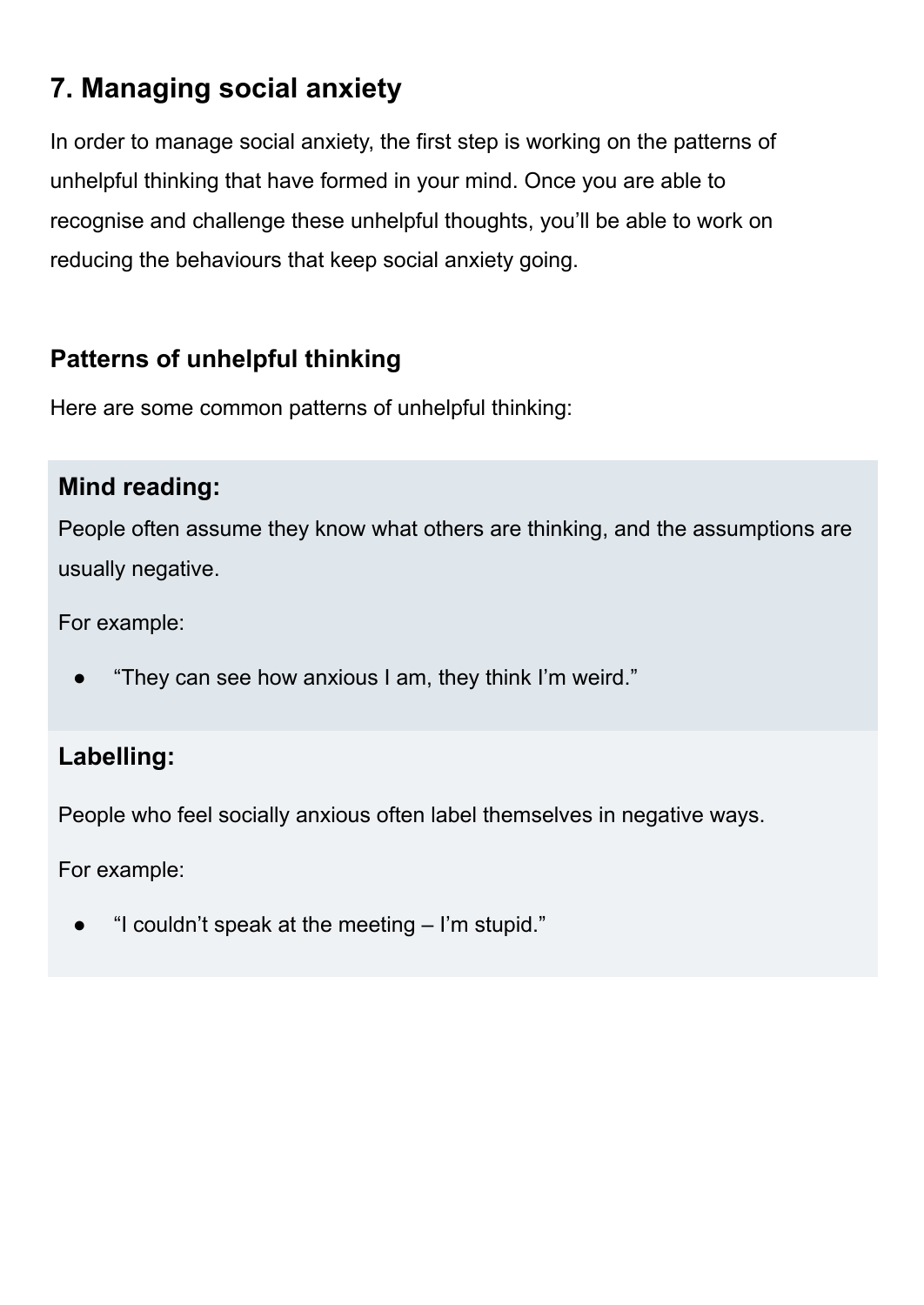## **Predicting the future:**

People who feel socially anxious often spend a lot of time thinking about future social events and predicting what could go wrong, instead of just waiting to see what'll happen. This can end up making social situations seem worse, both before and after you go to them.

For example:

"I'm going to go red and stammer, and everyone's going to think I'm pathetic."

## **Personalisation**

People who think this way believe everything is to do with them, and it's usually negative – they place blame on themselves for no logical reason.

For example:

- There's an awkward silence during a conversation with a work colleague, and you assume it's your fault for not being able to fill the silence.
- You walk past a group of people laughing and assume they're laughing at you.

## **Over-generalising:**

Based on one isolated incident, people with this thinking pattern assume all future events will follow a similar pattern. It becomes hard to see a negative event as a one-off.

For example:

Because you think one presentation at work went badly, you believe all the presentations you do are going to be bad from now on.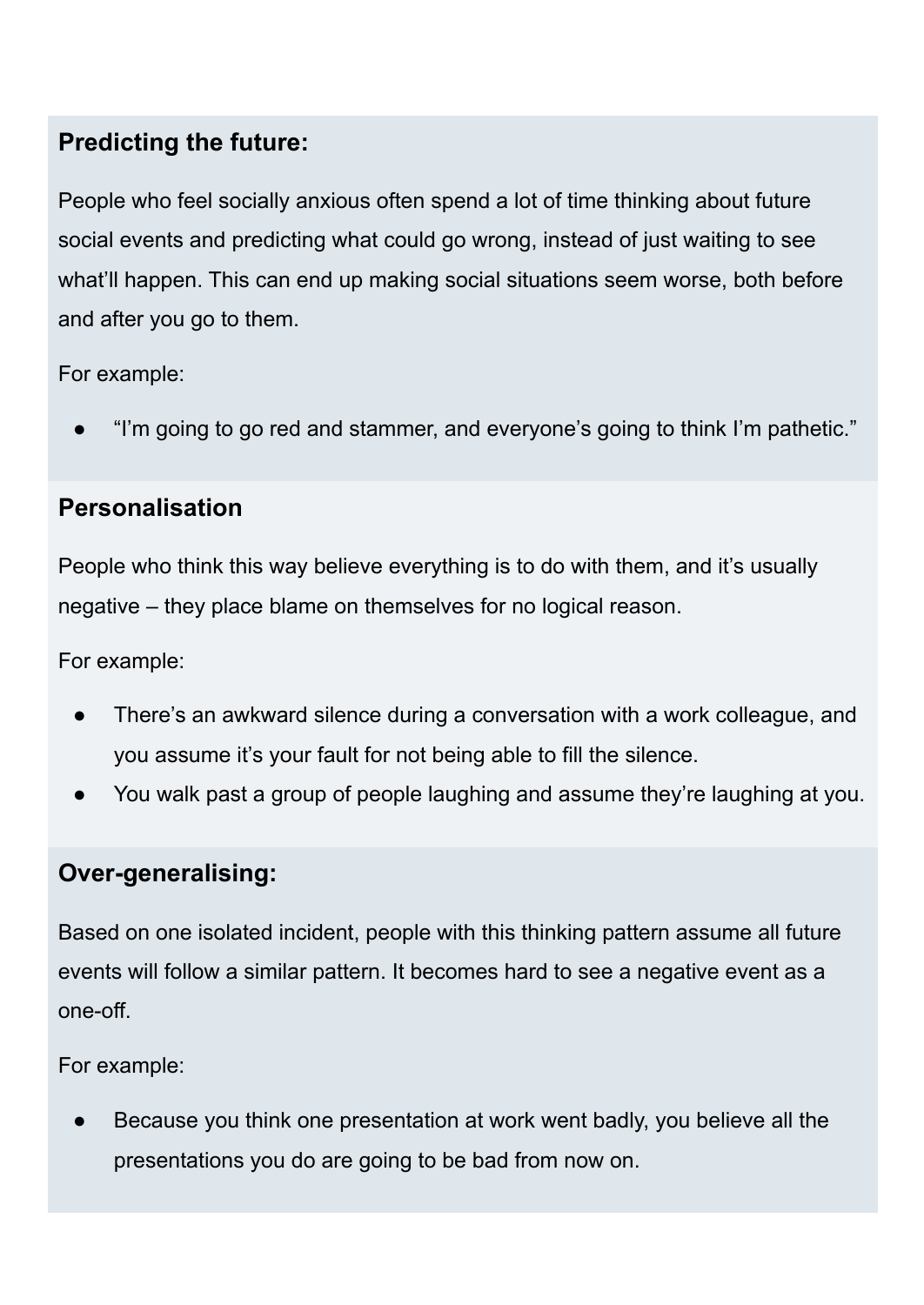## **Focusing on the negatives:**

People with this thinking pattern tend to go back over social events in their minds repeatedly after the events are over, and focus on anything they believe went badly. They often ignore all the parts of the event that went well.

For example:

You think about one awkward conversation you had at a party, and forget that you had great conversations for the rest of the evening.

Do any of your unhelpful thoughts follow these patterns? Make a list of the ones you have most often, and try to put them in one of the categories above.

People often assume the thoughts that come into their minds are 100% true. However, thoughts are not facts - we often make mistakes with what we think. This is especially true if our thoughts follow some of the patterns of unhelpful thinking described above.

This isn't something to feel bad about, it's just the way our brains work. Learning to question and manage these thoughts, rather than accept them as facts, can help reduce social anxiety.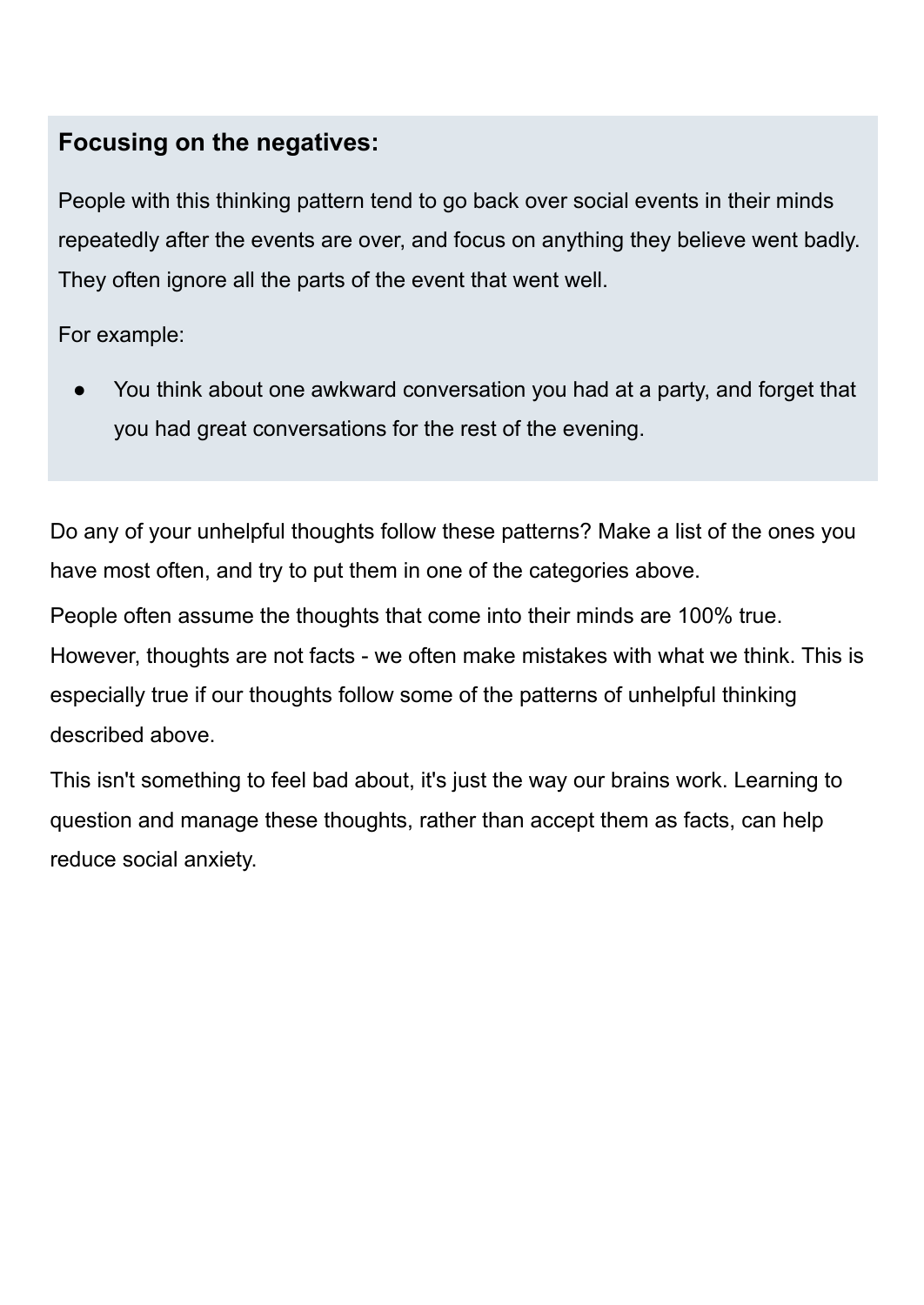# **8. How to challenge unhelpful thoughts**

In order to challenge unhelpful thoughts, the first thing to do is recognise negative thoughts, and the cycle that negative thoughts create with our minds and bodies. This cycle keeps social anxiety going.

Once you've learned how to recognise an unhelpful thought, you can move on the next stage - challenging the thought. To do this, you can ask yourself a series of questions. The example below outlines the cycle of anxious thoughts and feelings. It shows how a situation triggers negative feelings that leads to a cycle of unhelpful thoughts. When you have an unhelpful thought it makes you feel even more anxious, which then makes the negative thought feel stronger and more believable. This can then lead to more negative thoughts.

# In the next section, you can fill out an example of this cycle from your own life. **Situation**

You're about to meet your partner's work colleagues

### **My feelings (emotions and how my body feels)**

Self-conscious, anxious



### **My unhelpful thought**

I'll have nothing to say and they'll think I'm an idiot!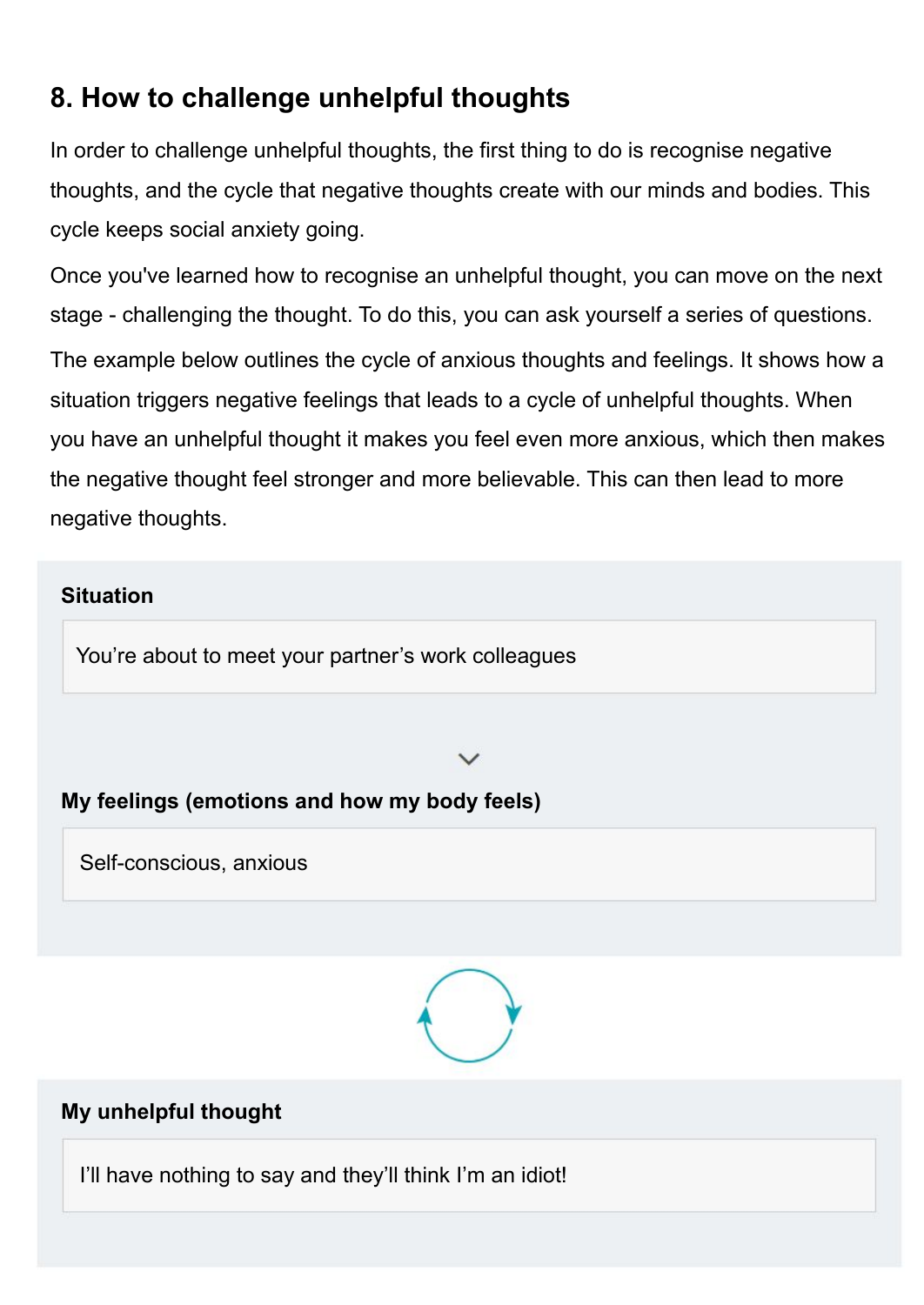# **9. Activity 2**

Use the boxes below to write about a time when you had an unhelpful thought. This will help you to understand and remember how the cycle of anxious thoughts and feelings works.

The next time you find yourself feeling anxious or experiencing an unhelpful thought, it will be easier to remind yourself of what is happening and challenge the thought. The text you enter will be saved as long as you're using the guide, but it won't be sent anywhere.

### **Situation**

**My feelings (emotions and how my body feels)**



**My unhelpful thought**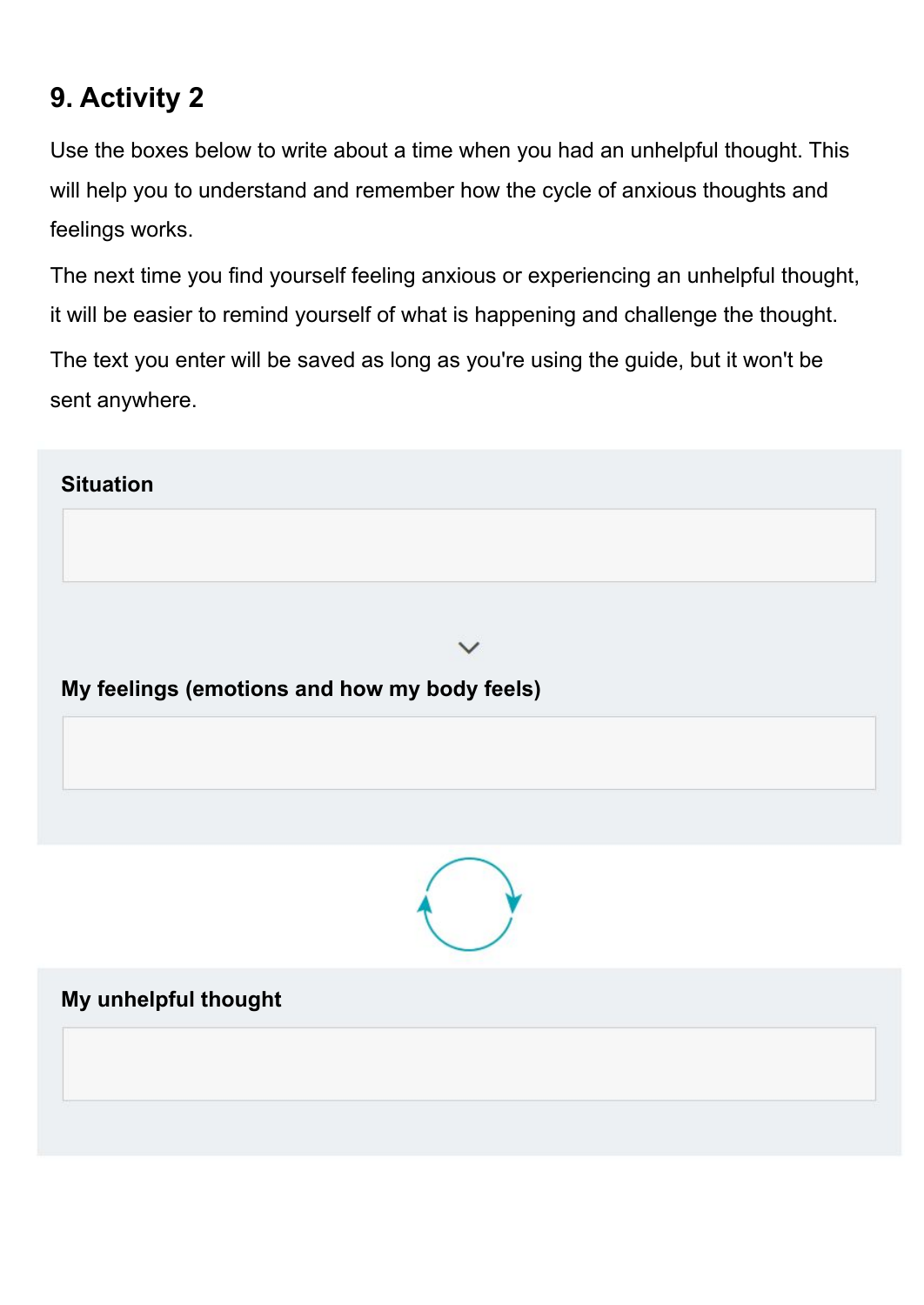# **10. Challenges to an unhelpful thought**

## **Thoughts and behaviours**

Now you can challenge your unhelpful thoughts by asking these questions. Work through the questions below, using the examples to give you ideas.

### **Example:**

"I'm going to a party at my partner's work and meeting their colleagues for the first time. They'll all see how anxious I am and they'll think I'm an idiot."

### **1. Is there any evidence against this thought?**

- "My partner says they're nice people and that they'll like me."
- "I did well when I met my partner's family  $-1$  was anxious but it went well."

## **2. Is there any evidence for this thought (based in fact)?**

- "I don't know anything about my partner's job so I can't talk about their work with them."
- "I know that one of their colleagues isn't very friendly."

## **3. Can you identify any patterns of unhelpful thinking?**

- "I'm mind reading I'm believing I can see what other people think about me."
- "I'm predicting the future  $-$  I'm imagining the event going badly before it's even started."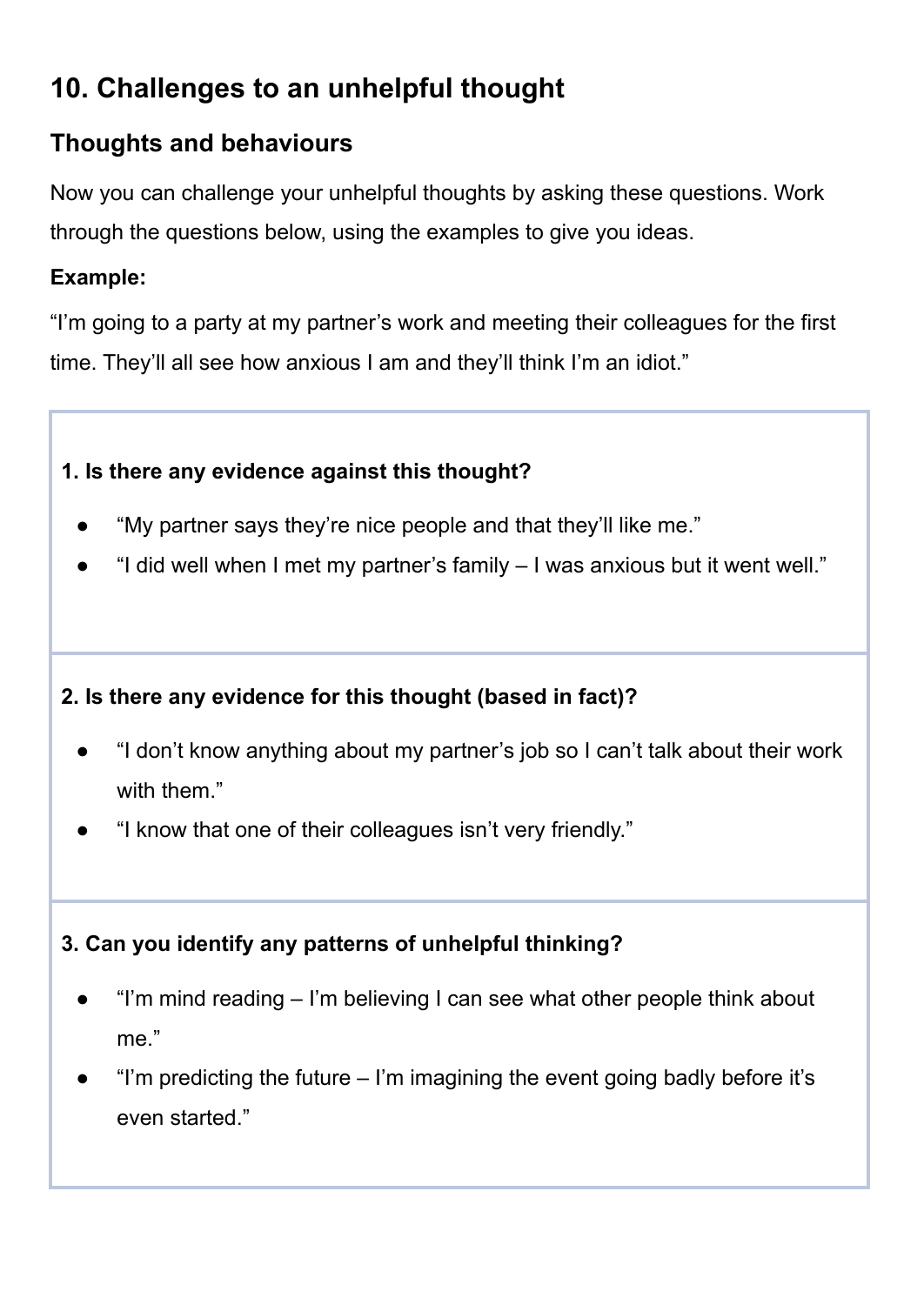# **4. What would you say to a friend who had this thought in a similar situation?**

"I'd say: 'you're a nice person who's easy to get along with, and remember it's not your job to make sure the whole night goes well. Anyway, everyone will be too busy enjoying themselves to judge you."

### **5. Is there another way of looking at this situation?**

● "It's normal to feel anxious when meeting new people for the first time. Most of the other partners there will feel the same way. Even if I'm a bit quiet or look a bit anxious, no one's going to care too much. And I might actually get on well with people there."

### **6. Is there a proactive solution to this unhelpful thought?**

● "I could ask my partner who they think I'll get on well with, and what some of their colleagues are interested in, so we've got things to talk about."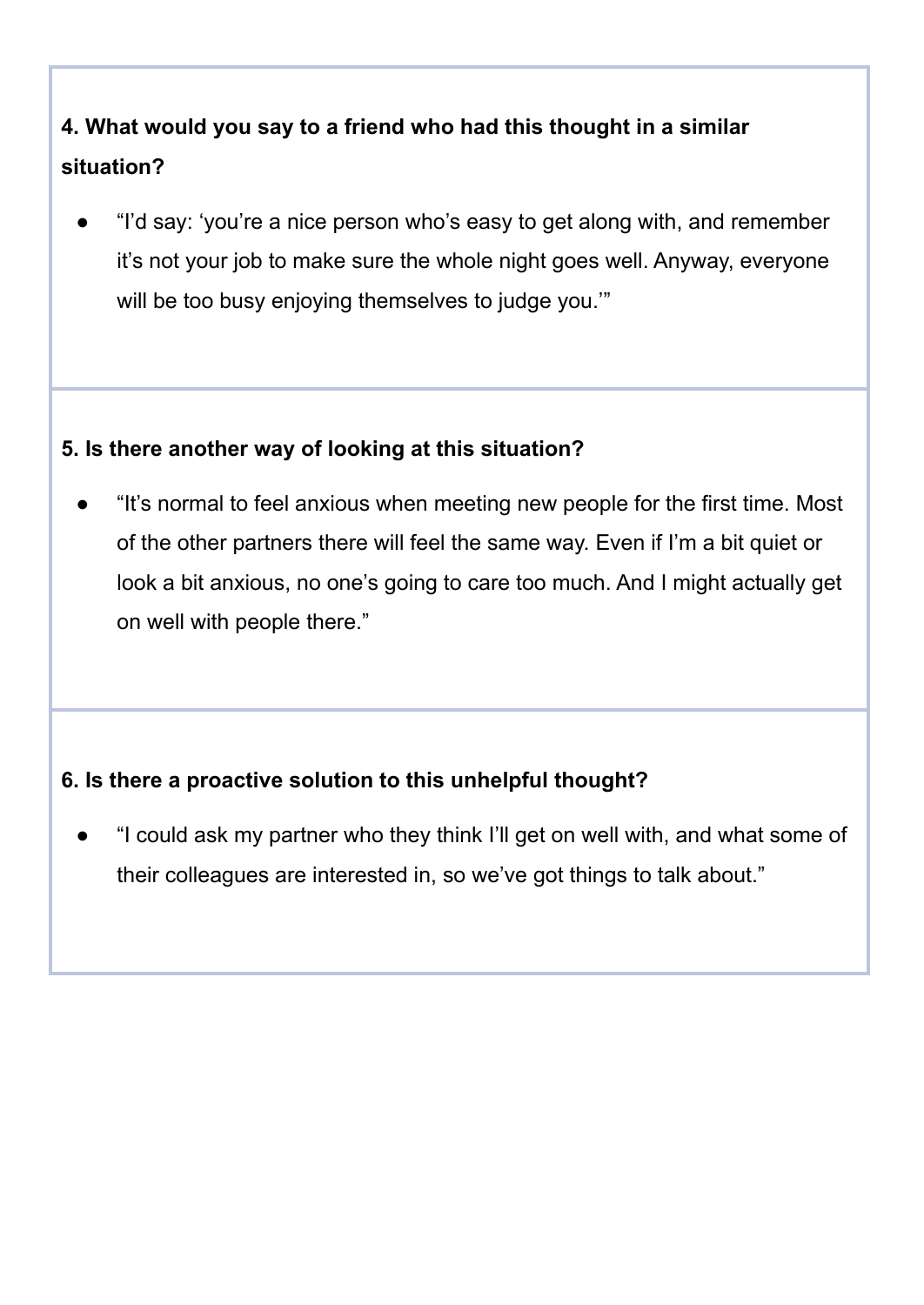## **11. Activity 3**

The aim of this activity is to use these challenging questions to create a helpful thought, and then use it to replace the unhelpful thought. By doing this you can reduce your anxiety.

You'll also be able to record how much your anxiety reduces, so you can see the process working.

Now complete the table below to challenge your own unhelpful thoughts.

# **1. What's the situation? You could write who is there, what you're doing, and when and where it's taking place.**

For example: "I have to do training for work and there are going to be activities where I have to talk in front of everyone."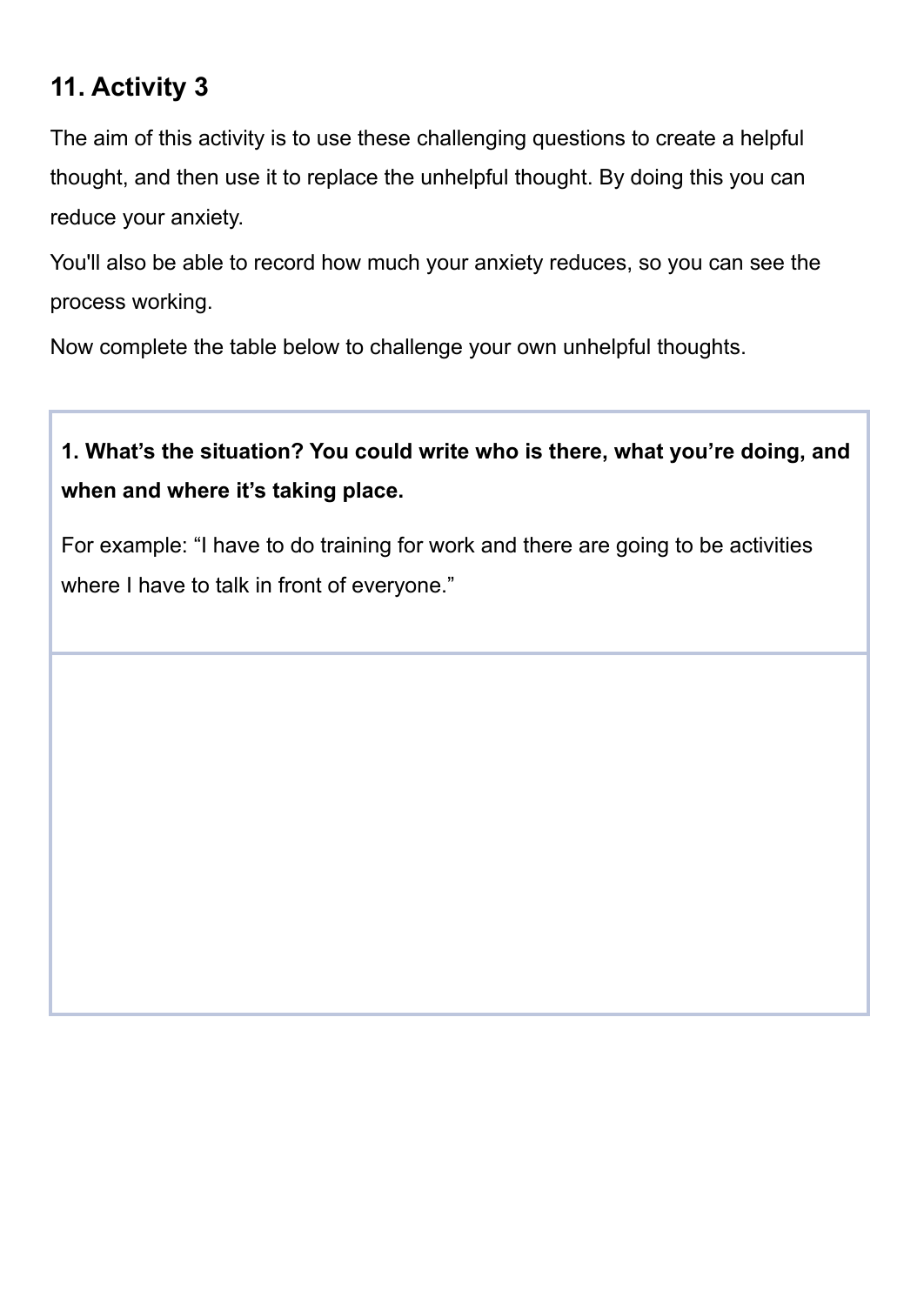**2. What are you feeling? You could write how you feel and rate how strong your feelings are, from 0% to 100%.**

For example: "Anxious – 90%"

## **3. Unhelpful thought**

For example: "When I try to talk, I'll freeze up and won't know what to say."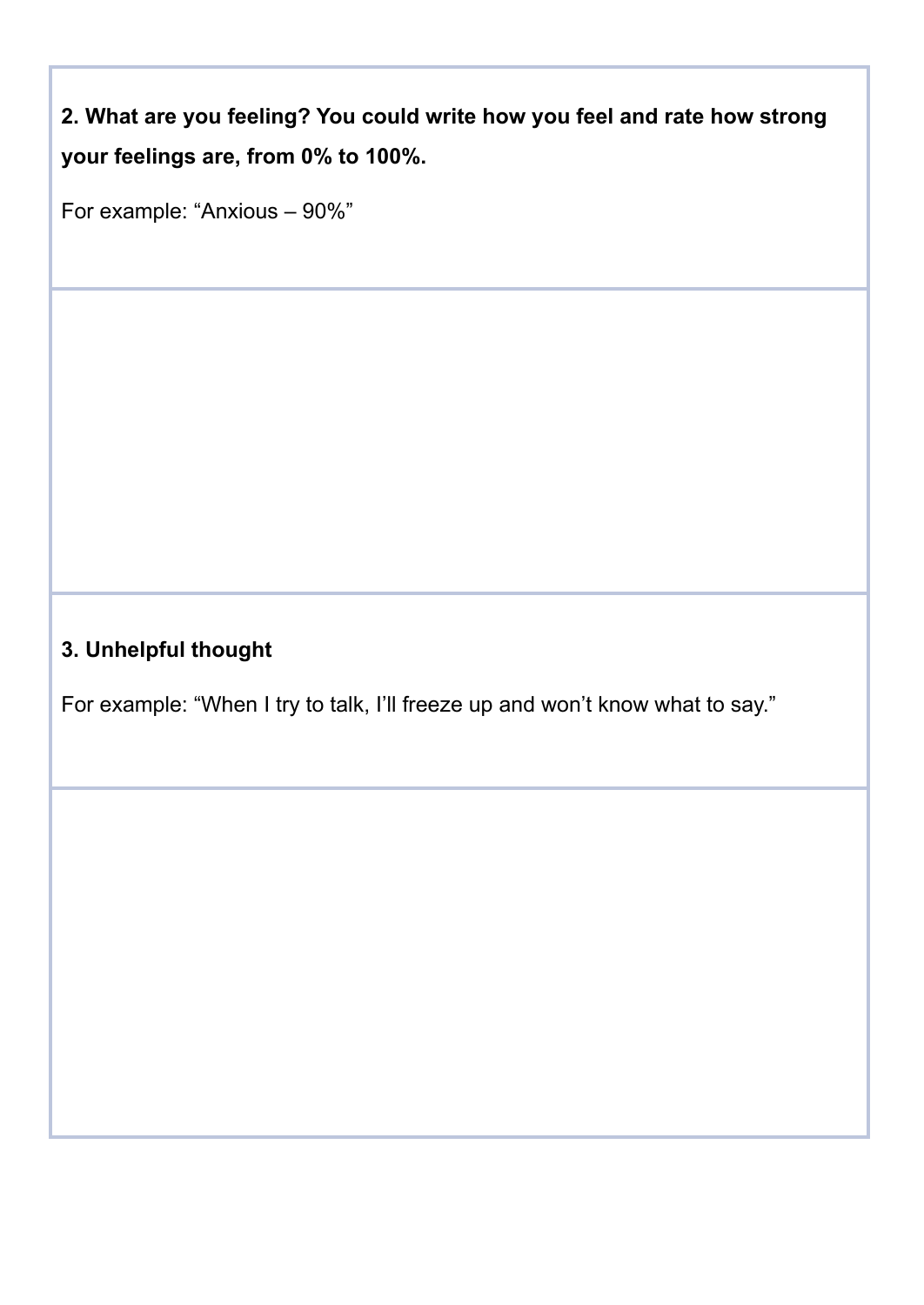### **4. Evidence for and against the unhelpful thought**

For example: "When I'm in groups I don't like talking much – I usually stay quite quiet. But I've never completely frozen up – I can always think of something to say, even if it's not much."

## **5. Can you identify any patterns of unhelpful thinking?**

For example: "I'm predicting the future and thinking that it's going to go badly, when I don't actually know what's going to happen."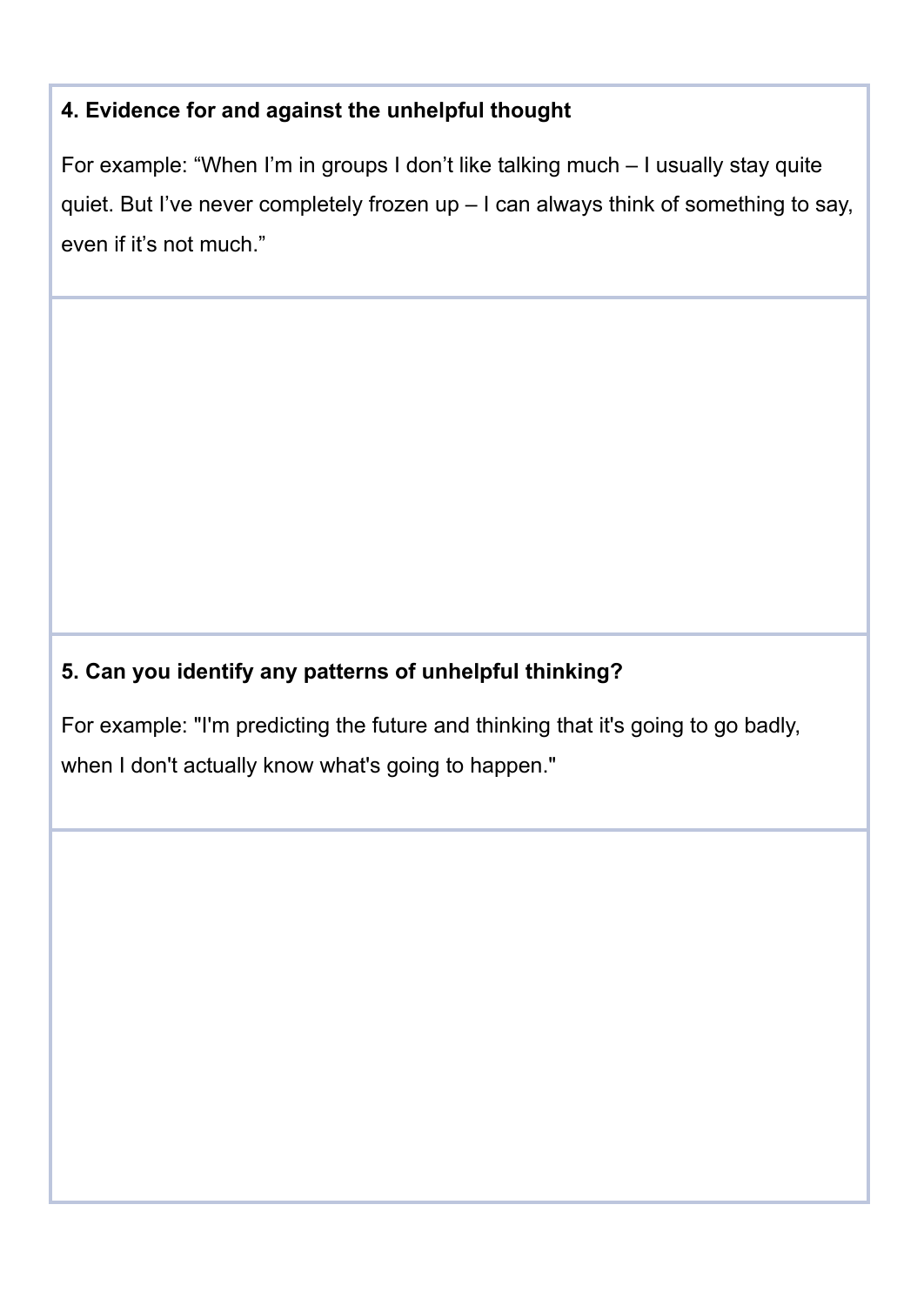# **6. Alternative/balanced thought - is there a different way of thinking about the situation?**

For example: "Although I feel really anxious and might not look very confident, it's unlikely that I'll actually make a fool of myself. No one's going to mind if I don't speak very much."

**7. After you've written the alternative thought, rate how much you believe in the thought from 0% to 100%.**

For example: "I believe in this thought 60%."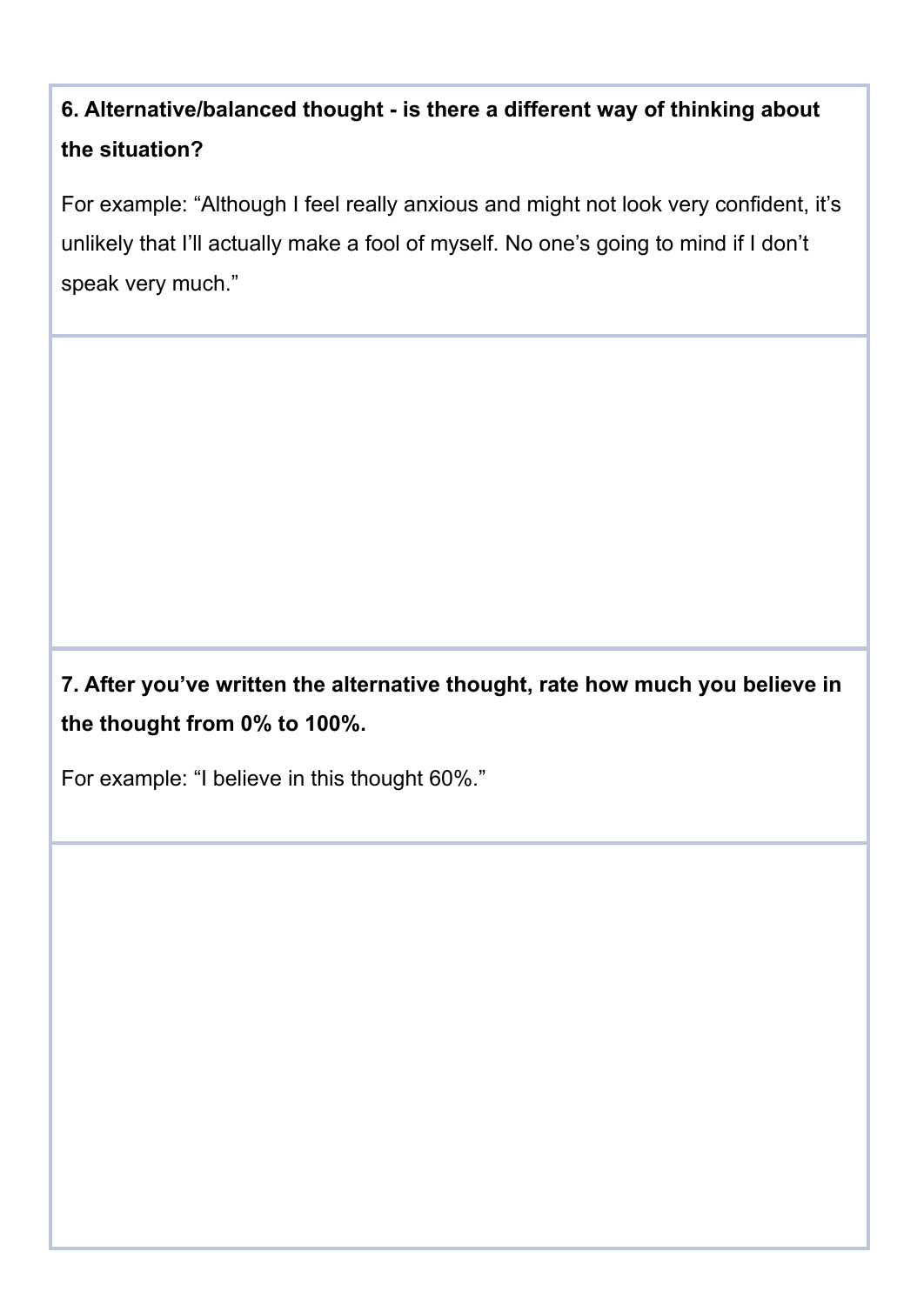**8. Rate how strong your feelings are now, from 0% to 100%.**

For example: "Anxious – 50%."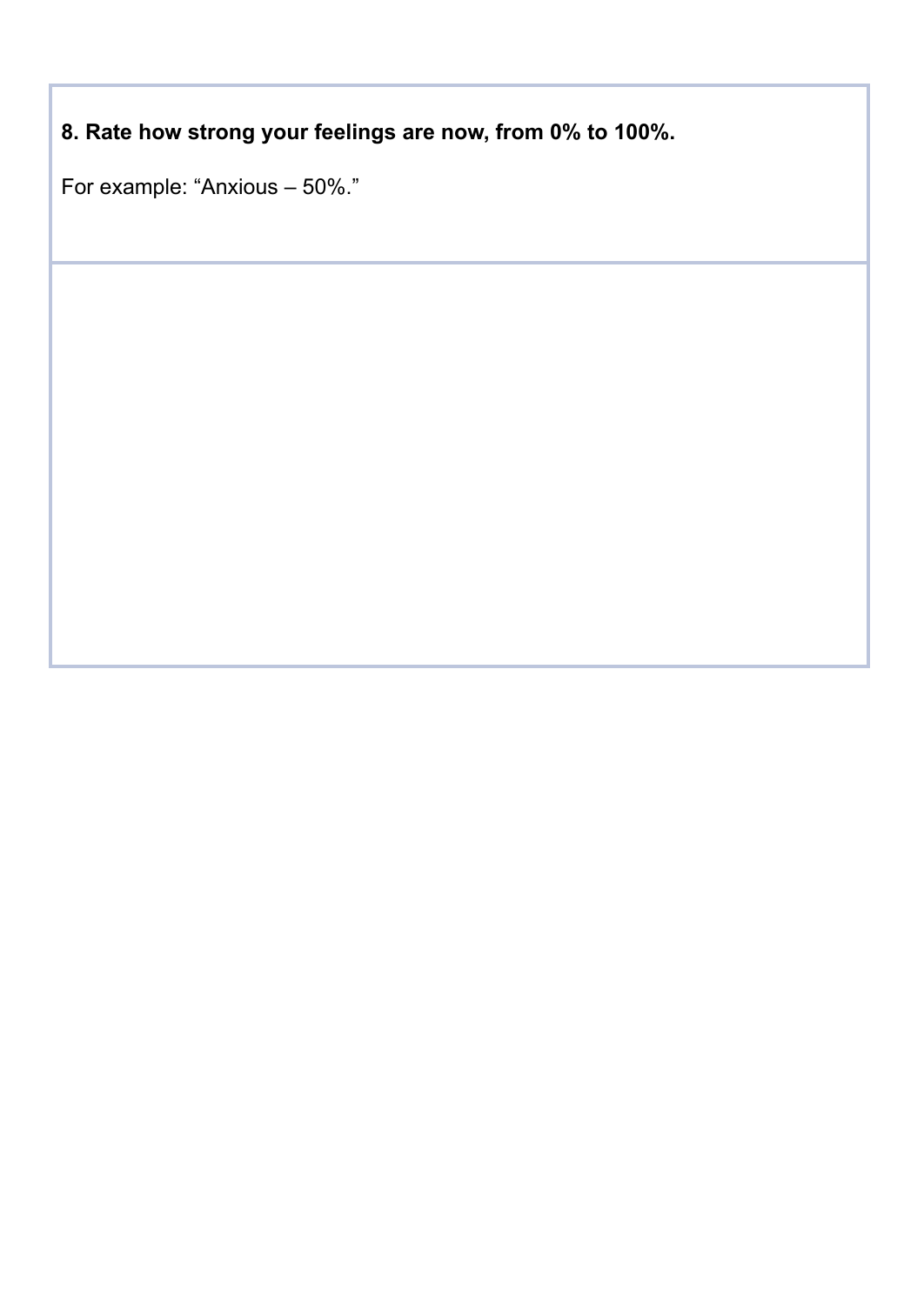# **12. Changing how you see yourself in social situations**

People with social anxiety often think their anxiety is obvious to everyone, and that issues like feeling sweaty, shaking, or blushing are causing everybody to stare at them. You can end up spending more time focused on these physical worries, and on efforts to hide your anxiety, than you do on the situation itself.

This concentration on your own feelings and emotions – often called internal focus – can lead you to see yourself one way, when reality is different and nowhere near as bad as you're imagining. For example, you might think your entire head has turned bright red from blushing – but in reality, your cheeks are a little flushed and that's it. This internal focus can make social anxiety much worse, especially as people who are focused internally can often struggle to keep up with conversations or fully take part in activities. It becomes another self-fulfilling prophecy: worrying about events

going badly means they end up going more poorly than they would have otherwise.

**Here are some tips for reducing internal focus and seeing yourself in a more realistic and positive way:**

Try to focus your attention on the situation you're in, instead of any physical symptoms you're experiencing. Also, don't try to judge yourself on how well you're doing when you're in the situation – it won't help you feel better.

Although the anxiety may feel terrible, it usually doesn't look as bad as it feels.

Even if people can see that you're anxious, it doesn't mean that they'll think badly of you. Everybody feels anxious sometimes – most people would understand, and might even want to be supportive.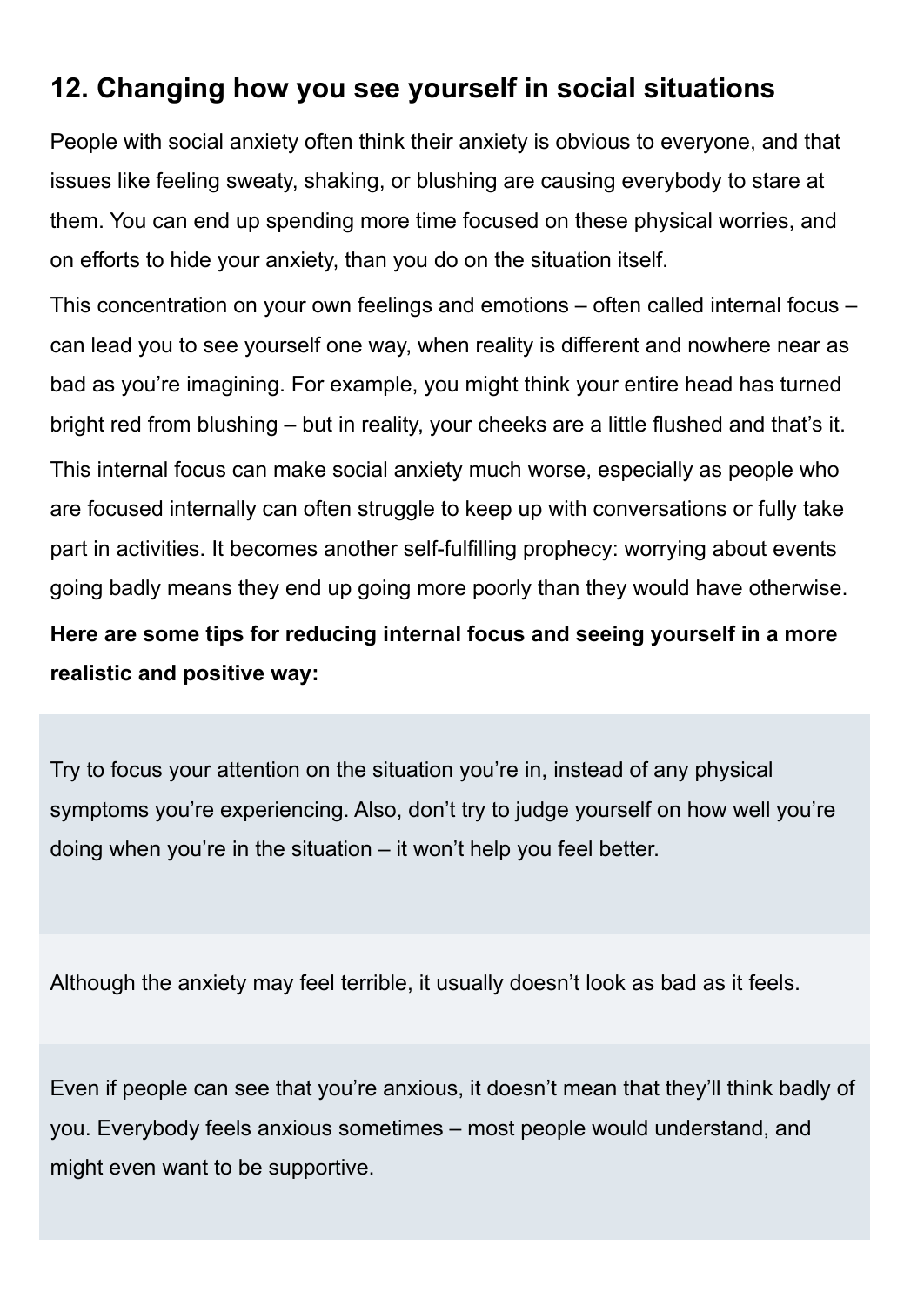Just because you're feeling anxious, it doesn't mean that you're performing poorly. We often need some anxiety in our minds to do things at our best.

Remember that your anxiety isn't the main focus of everyone's attention. There are lots of other things for people around you to focus on and discuss – including the things that are happening inside their own minds and bodies.

You don't have to perform perfectly or brilliantly in every conversation and at every event – no one can achieve such high standards.

Try not to rehearse what to say and do in detail before social events – this can make you feel more anxious, particularly as you don't know what other people will say and do. It's okay to come up with some ideas for conversations and questions ahead of time, but remember to let interactions happen naturally.

Don't worry too much if there are silences. Everyone has a responsibility to keep a conversation going, not just you. Also, silences are okay and don't always need to be filled.

Just be yourself – there's no need to pretend to be someone you're not. It's impossible for everyone to like everyone else, so trying to make that happen will end up making you feel more anxious.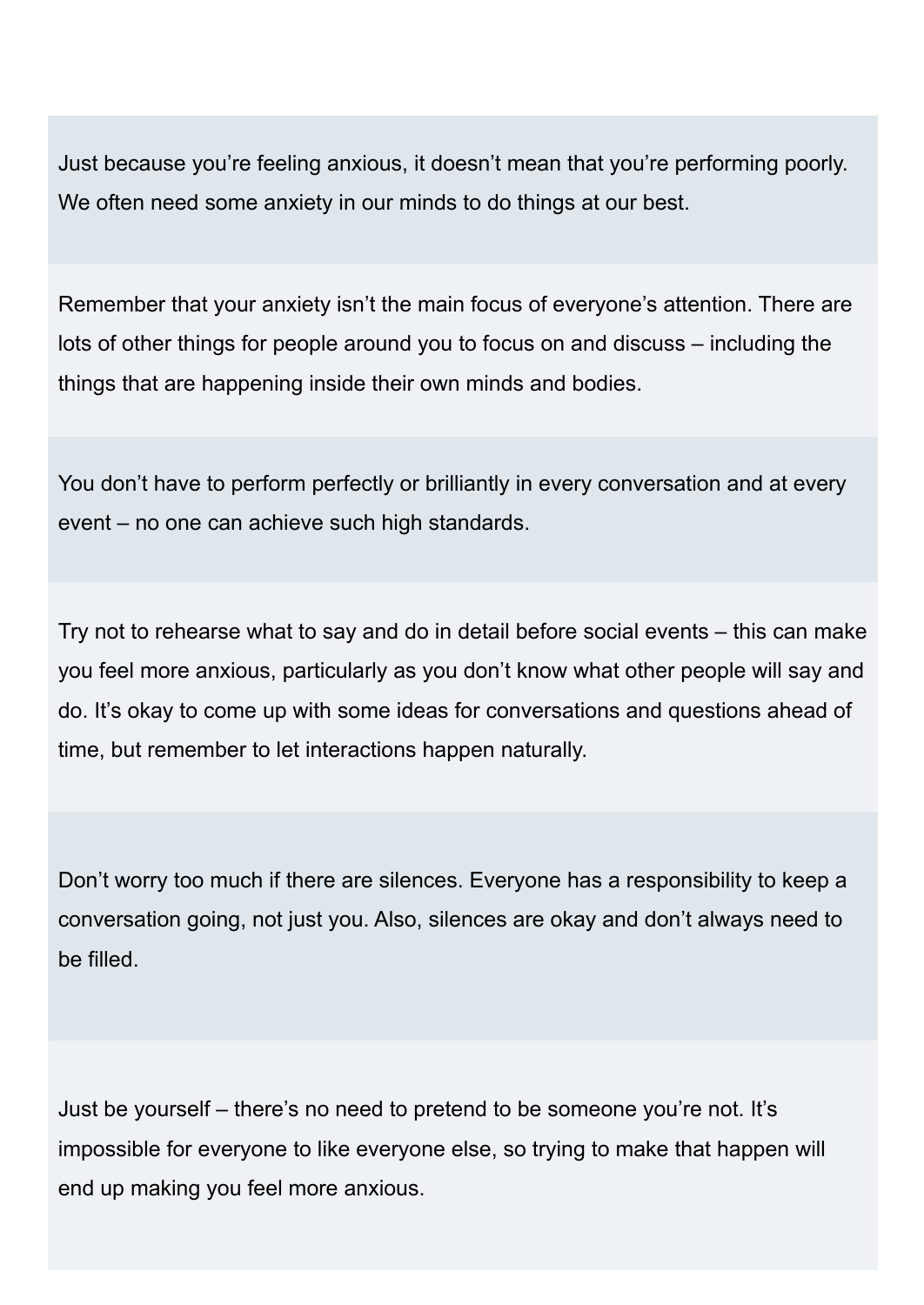# **13. Facing the things you avoid – Activity 4**

People often get into the habit of avoiding social situations that make them feel anxious. This can, unfortunately, make the problem worse. The longer you avoid something, the more intimidating it becomes. Also, if you always avoid situations that cause social anxiety, it's harder to prove to yourself that you can manage them – as a result, you may lose confidence.

You'll find that trying these frightening activities will give you important information that you can use to manage the symptoms of social anxiety. For example, you might be scared that everyone will laugh at you when you speak up in a meeting – then once you do it, you discover that everyone is pleasant and happy to hear what you have to say. This makes it much easier to challenge negative thoughts in the future.

There are 6 steps to this activity:

- 1. Make a list of situations that you often try to escape from or avoid. For example, you could write "work nights out" or "giving presentations".
- 2. Give each situation a "difficulty score" out of 10. If a situation causes you no anxiety, rate it 0. If it causes extreme anxiety, rate it 10.
- 3. Try to put the situations in order, from least anxiety to most anxiety.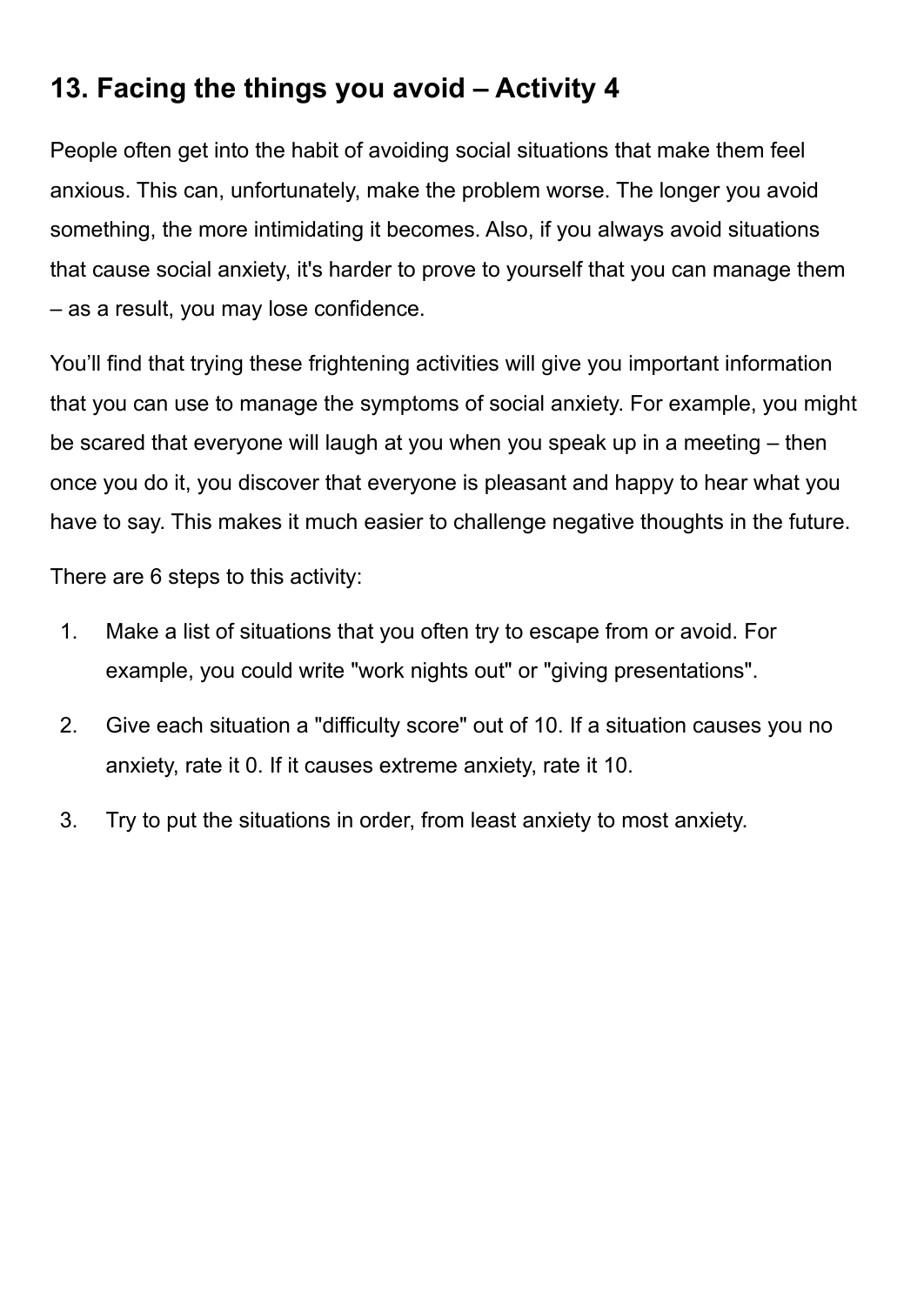Here's an example:

| <b>Situation</b>                                  | Difficulty score ( $0 = no$ anxiety,<br>$10 =$ extreme anxiety) |
|---------------------------------------------------|-----------------------------------------------------------------|
| Initiating a conversation with someone<br>at work | 5                                                               |
| Talking about your ideas in a meeting             | $\overline{7}$                                                  |
| Joining a class or hobby club                     | 9                                                               |
| Eating in a public place                          | $\overline{4}$                                                  |

- 5. Start with the lowest-ranked item on your list to see what happens. This should be the one that causes you the least anxiety.
- 6. Keep repeating the lowest-ranked item on your list until the anxiety has reduced.
- 7. Move onto the next situation there's more information about that in the next section.

There's a table you can fill out below.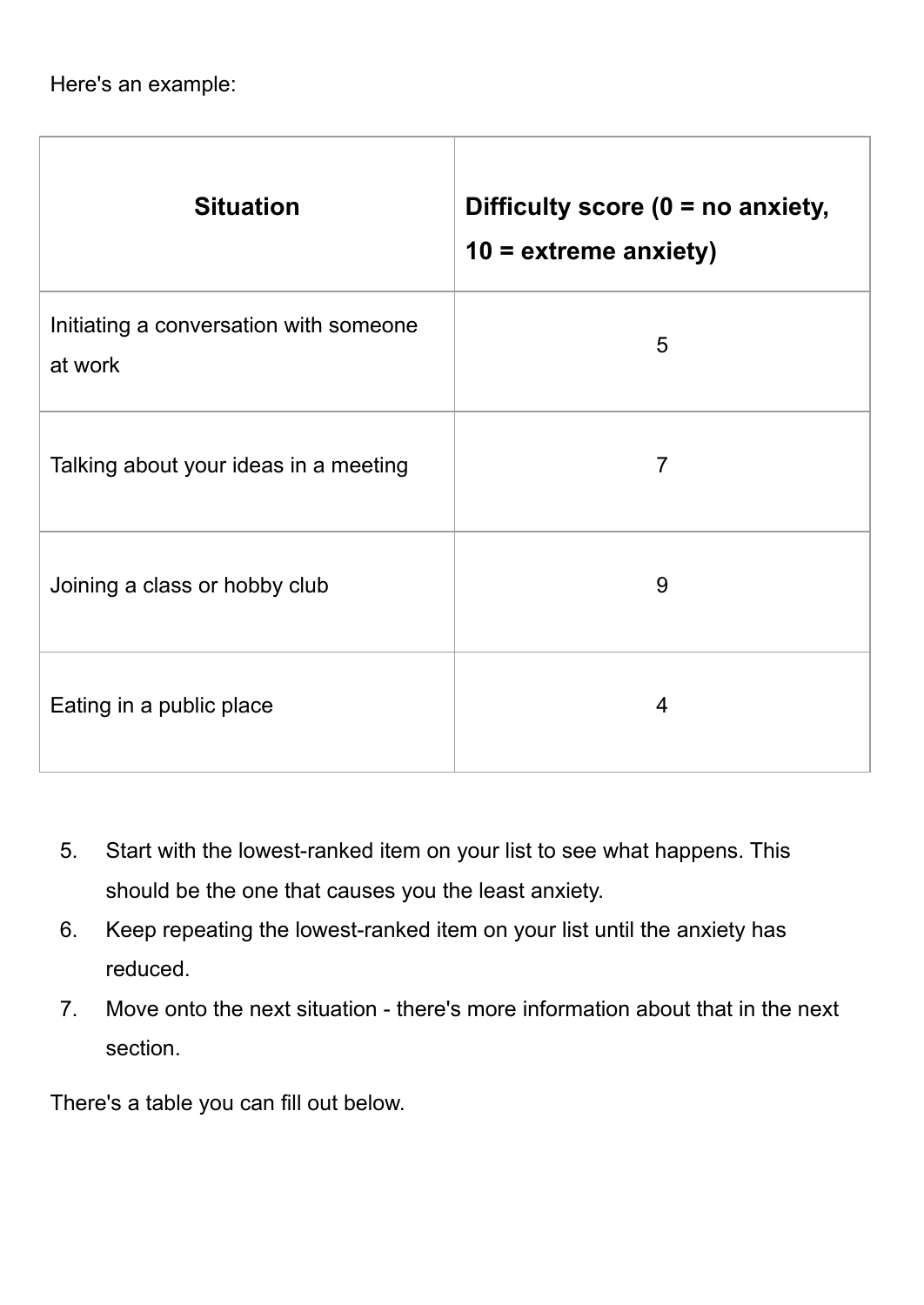| <b>Situation</b> | Difficulty score ( $0 = no$ anxiety, $10 =$<br>extreme anxiety) |
|------------------|-----------------------------------------------------------------|
|                  |                                                                 |
|                  |                                                                 |
|                  |                                                                 |
|                  |                                                                 |
|                  |                                                                 |
|                  |                                                                 |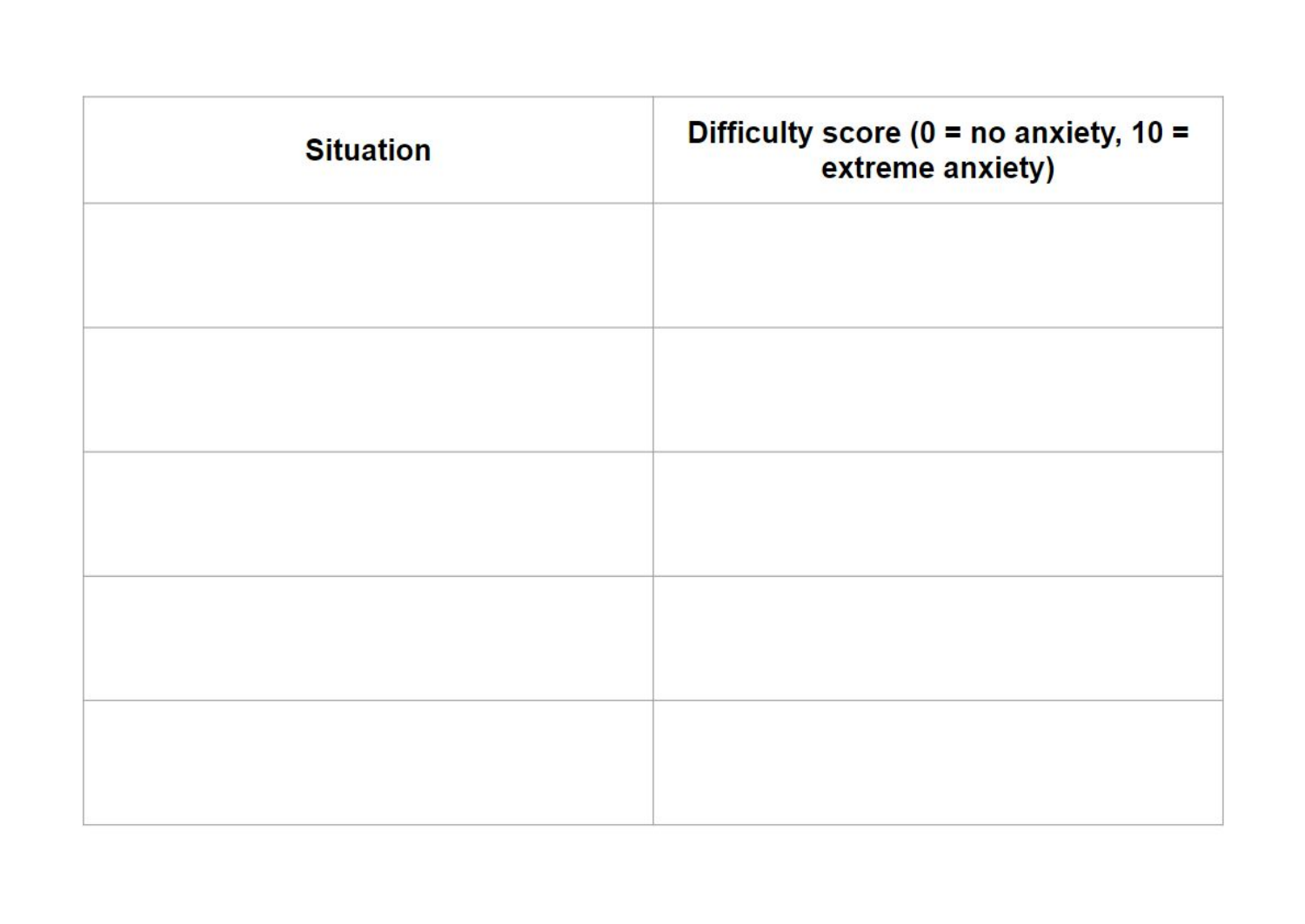## **Tips for facing the things you avoid**

Here are some tips that will help you to benefit from this exercise:

- When you're working through your list, try your best to avoid engaging in safety behaviours. The aim of these tasks is to expose you to social situations and give you the chance to overcome the anxiety they cause, so using safety behaviours can make it harder for you to feel better in the long term. Safety behaviours take away your chance to find out you can face these situations without them.
- Add an item to your list that focuses on avoiding safety behaviours for example, you could say "when I'm eating in public, I'm scared to make eye contact with people", and challenge yourself to overcome that fear.
- Some situations that make you feel anxious are ones that go on for a long time - for example, parties or presentations at work. Try to remain in these situations for as long as you can, and your anxiety will begin to reduce. If possible, stay in the situation for 45 minutes. There's more information on situations that go on for less time in the next section.
- As discussed in the previous section, try and focus on the situation itself and concentrate less on how you're feeling. This might help you get information to change your negative beliefs - for example, if you make eye contact with someone and say hello, you'll find out if they respond in a nice way.

Remember, you don't have to feel scared or self-conscious about the symptoms of social anxiety. They might feel terrible, but they aren't obvious to others, and other people aren't likely to judge you negatively because of them.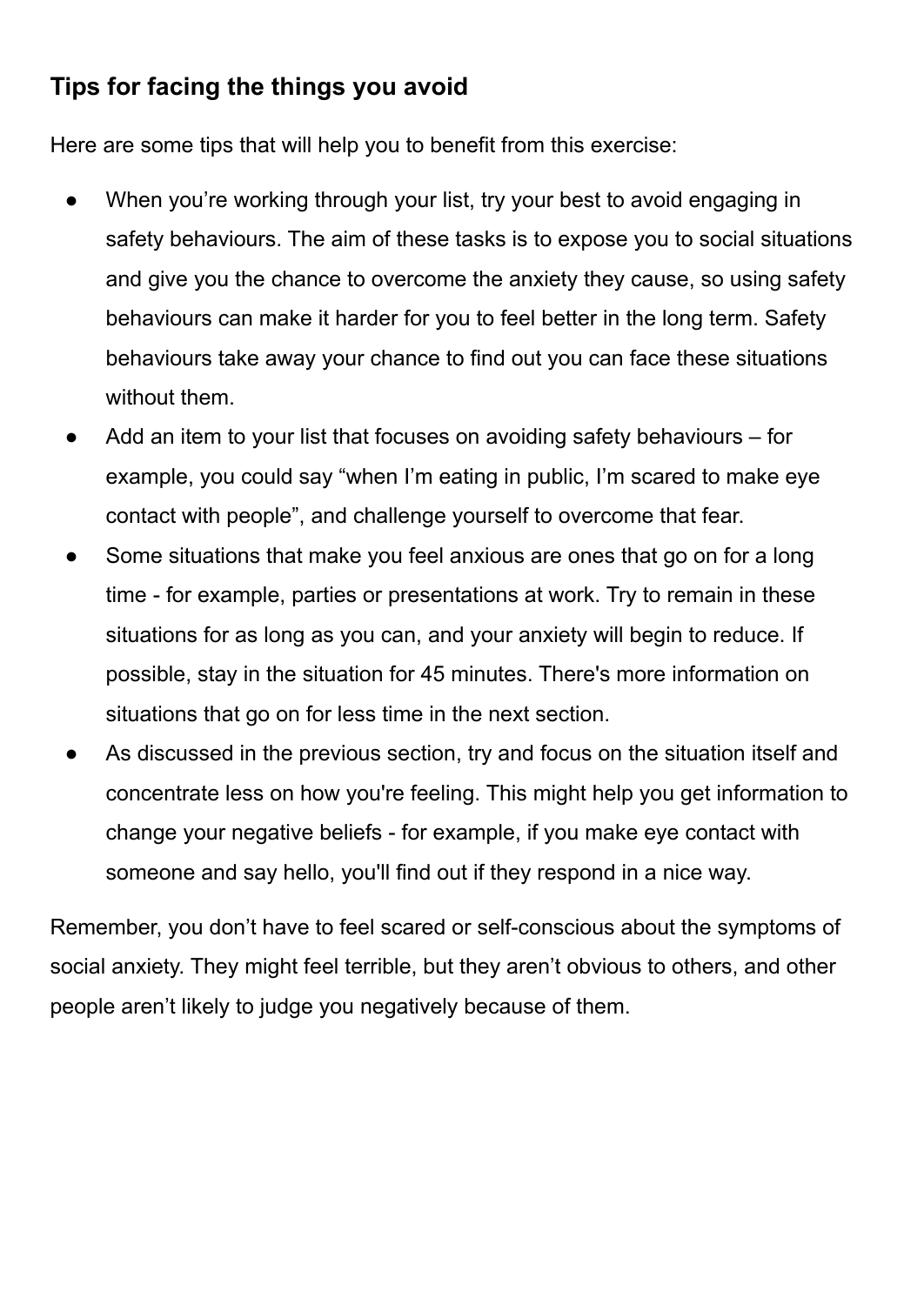# **14. Continuing to face the things you avoid**

Often with social anxiety, you're forced to be brave in short bursts when it comes to facing a situation that makes you feel anxious. For example, your main challenge could be speaking up for a few minutes in a meeting - when you do that, there isn't much time for you to settle into the situation and relax, because it only lasts a few minutes. This means that you'll have to repeat the challenge a few times before it becomes easier for you. Every time you experience the situation that makes you feel anxious, you should notice your symptoms get a little better.

There's a diary sheet below that'll help you keep track of your anxiety level for each attempt – you should see it getting lower.

It's important not to leave too big a gap between your attempts to face challenging situations – if you wait too long, it can feel like you're starting from the beginning every time.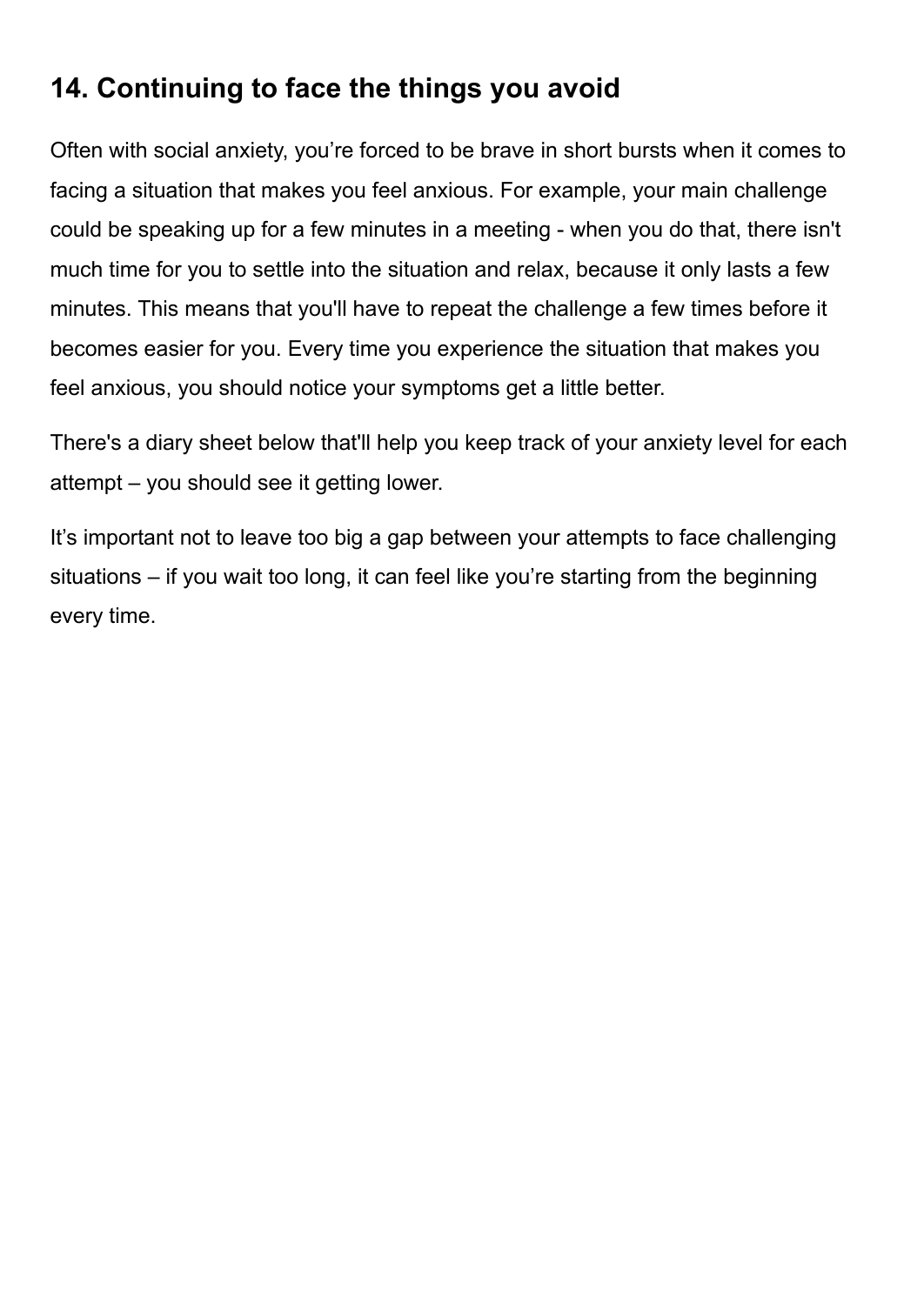## **Moving on to the next situation**

For this activity, after you've started with the lowest item on your list, stick with it until you feel comfortable and then move onto the next one. This gives you time to gradually work your way up the list and practice using your coping skills and building your confidence before you face the most challenging situation.

Use the diary below to record your attempts at the items from your list in the previous section.

Click the link below to download and save blank versions of the diary that you can complete on your device – try keeping one diary for each item on your list.

### [Download blank attempts diary sheet](https://www.nhsinform.scot/media/2922/social_anxiety_guide_continuing_to_face_the_things_you_avoid_attempts_diary_editable.pdf)

Here's an example:

| <b>Situation:</b>                     | Difficulty score ( $0 = no$ anxiety,<br>$10 =$ extreme anxiety): |
|---------------------------------------|------------------------------------------------------------------|
| Talking about your ideas in a meeting | 9                                                                |
| Attempt 1                             | 9                                                                |
| Attempt 2                             | 7                                                                |
| Attempt 3                             | 6                                                                |
| Attempt 4                             | 4                                                                |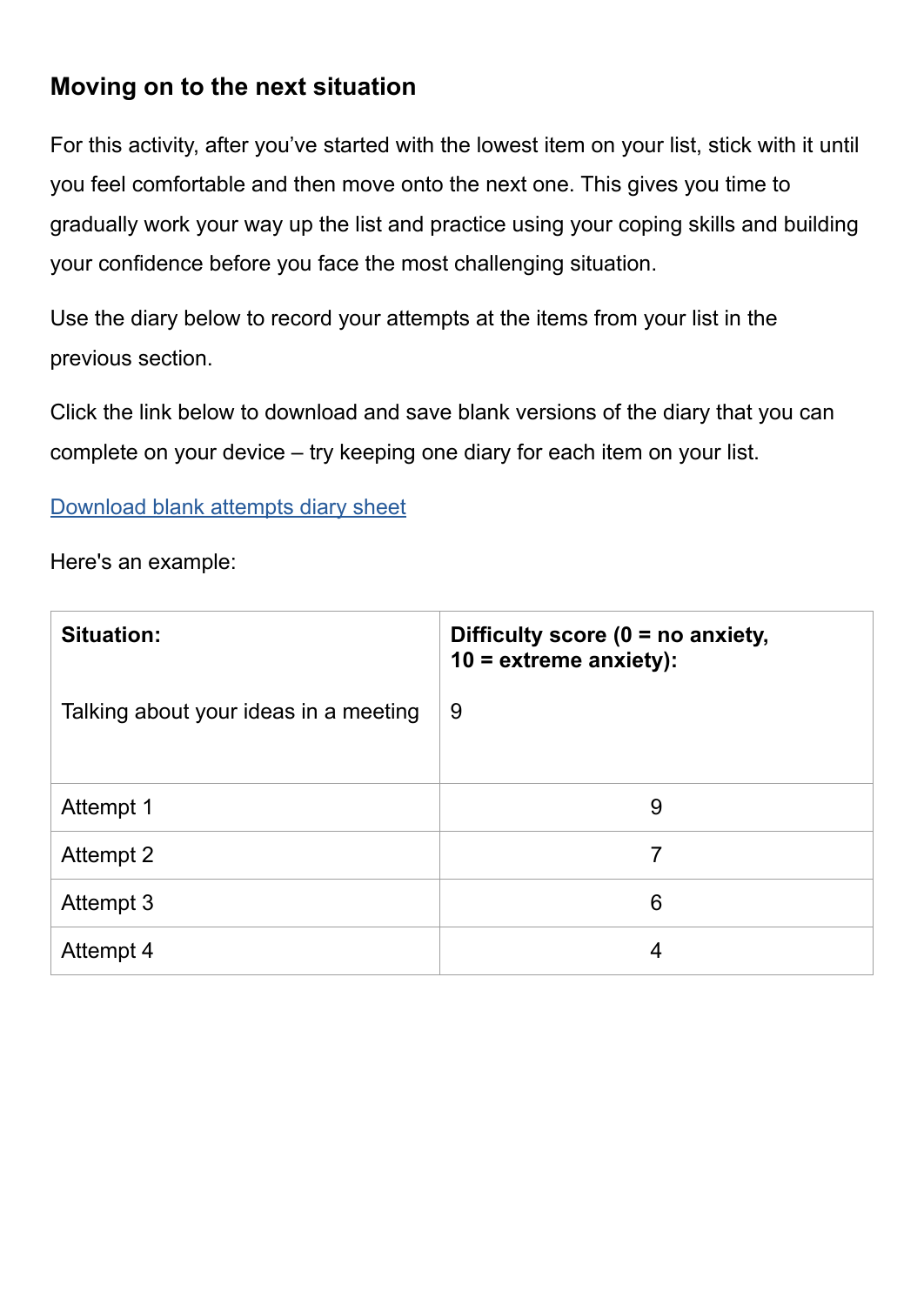| <b>Situation:</b> | Difficulty score ( $0 = no$ anxiety, 10<br>= extreme anxiety): |
|-------------------|----------------------------------------------------------------|
| <b>Attempt 1</b>  |                                                                |
| <b>Attempt 2</b>  |                                                                |
| <b>Attempt 3</b>  |                                                                |
| <b>Attempt 4</b>  |                                                                |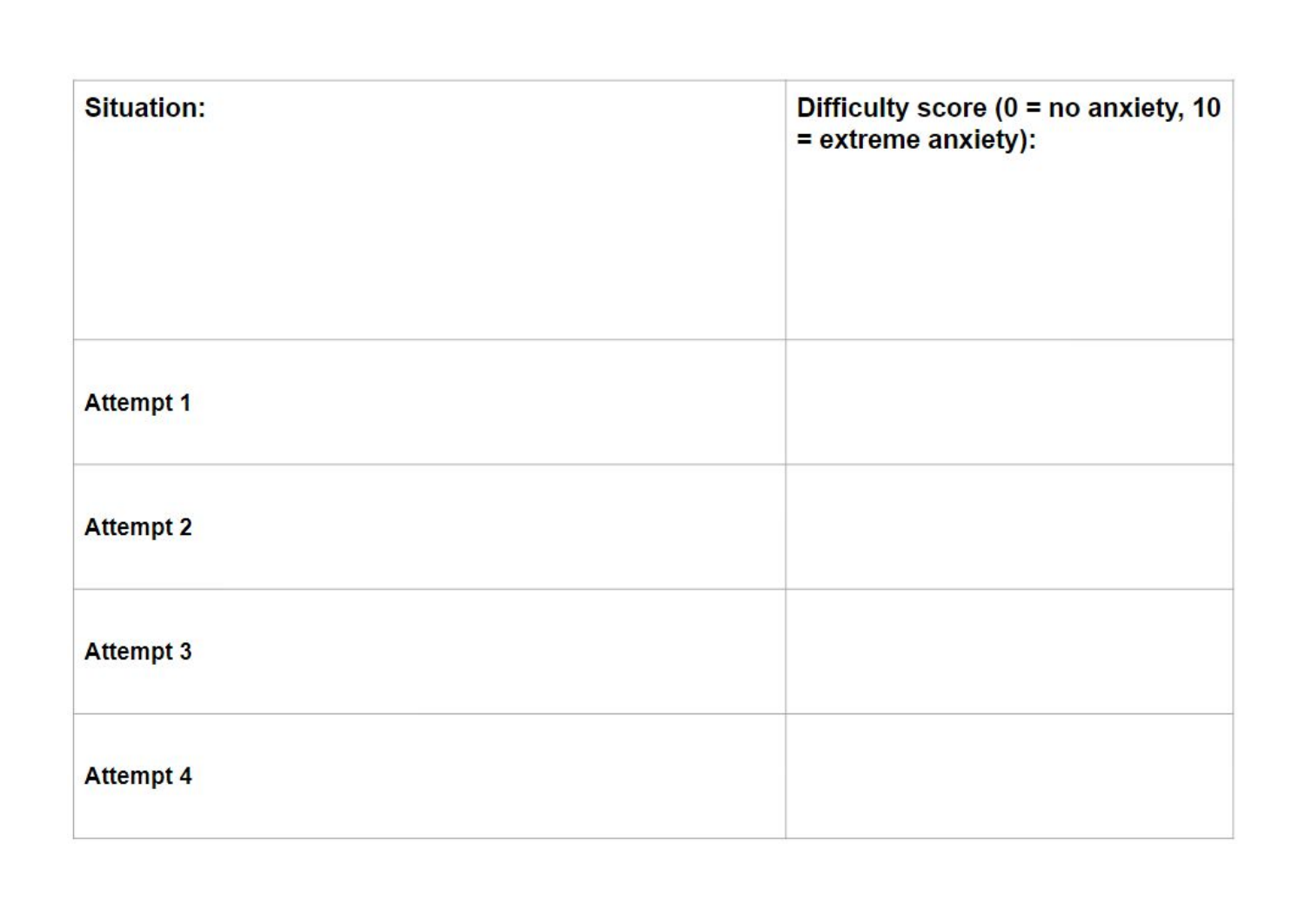# **15. Next steps**

Keep using the techniques you found helpful from this guide – they should continue to benefit you. If there are some things that you didn't find helpful to begin with, stick with them for a few weeks – CBT can take a little time to work.

## **Further help**

If you're feeling distressed, in a state of despair, suicidal or in need of emotional support you can phone NHS 24 on 111. For an emergency ambulance phone 999.

If you feel you need more help with your mental health, try speaking to your GP, or [search for mental health and wellbeing services in your area](https://www.nhsinform.scot/scotlands-service-directory/health-and-wellbeing-services?sortdir=Asc&svctype=15).

For information and advice when you're feeling down, you can phone [Breathing Space](https://breathingspace.scot/) on 0800 83 85 87.

The Breathing Space phoneline is available:

- 24 hours at weekends (6pm Friday to 6am Monday)
- 6pm to 2am on weekdays (Monday to Thursday)

If you found this guide helpful and would like to do more work like this, [Living Life](https://breathingspace.scot/living-life/) offers a range of structured psychological interventions and therapies to improve mental health and wellbeing. They're open Monday to Friday, from 1pm to 9pm, and you can phone them on 0800 328 9655.